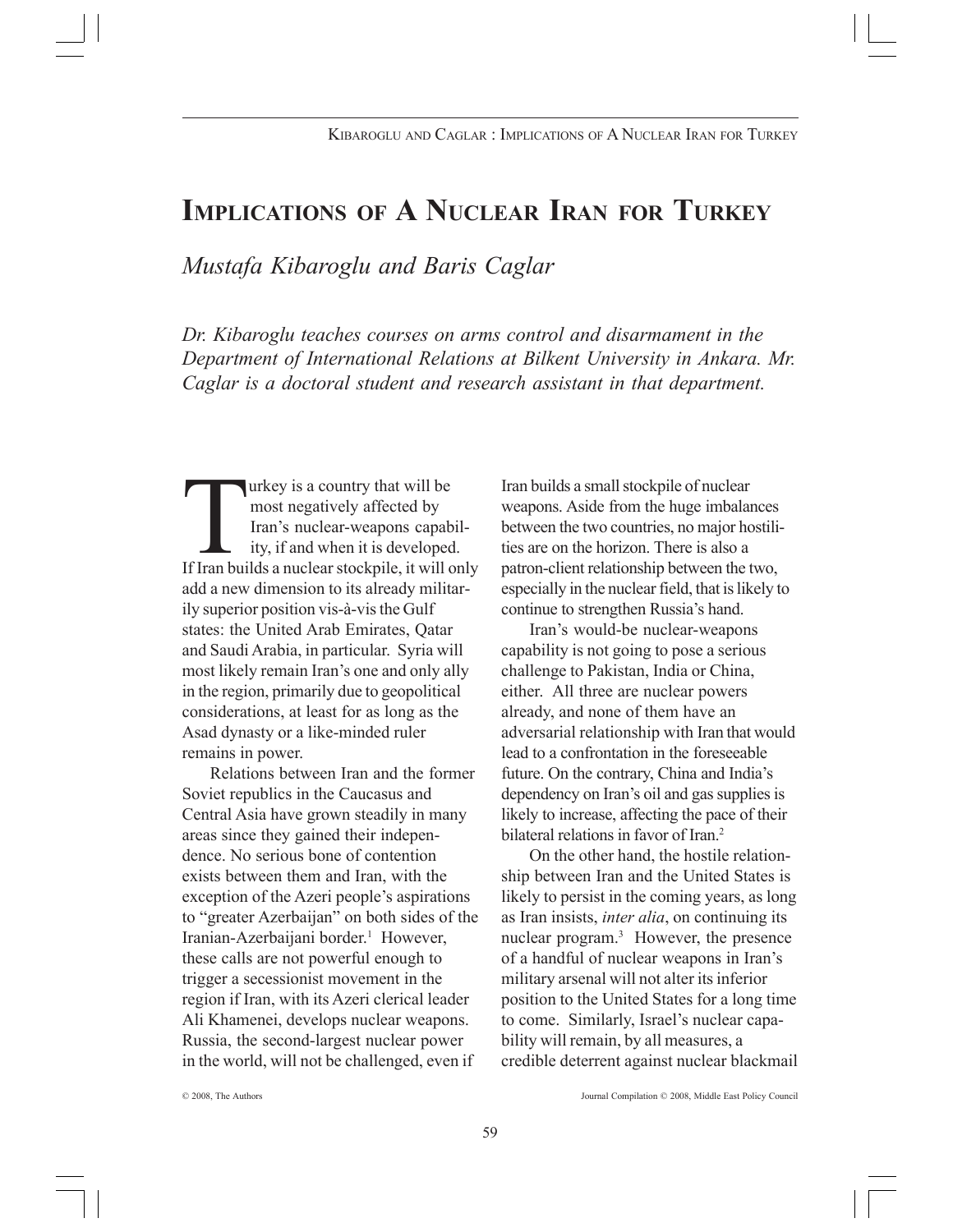by Iran. Moreover, in the Middle Eastern context, the Israeli nuclear capability cannot be considered separately from that of the United States. As such, Iran would not gain the upper hand in its relations with Israel just because it had nuclear weapons. By the same token, Iraq, where the United States is building a new nation as its protectorate, will most likely be given strong, positive security guarantees with a long-term commitment that will serve as a credible deterrent against Iran's would-be nuclear-weapons capability.

Regarding Turkey, however, the presence of nuclear weapons in the Iranian military arsenal will upset the delicate balance that has existed between the two nations since the Treaty of Kasr-i Shirin in 1639, in favor of Iran.<sup>4</sup> The topographic and demographic characteristics of the region and the presence of more or less equal military capabilities on both sides of the border have since forced the parties to refrain from confronting each other. Turkish authorities, both civilian and military, would be expected to have raised much more serious concerns about Iran's efforts to become a nuclear power, especially following the revelations in August 2002 by an Iranian opposition group of Iran's secret uranium-enrichment and heavy-water production facilities, which are clear indications of Iran's long-term ambitions.<sup>5</sup> Nevertheless, Turkey has been reluctant to assume a higher profile about this matter; this would probably not have been the case until only a few years ago.

# **TURKEY'S RELUCTANCE TO CHALLENGE IRAN**

Until the Islamic revolution in Iran in 1979, the Turks and the Iranians had relatively quiet and harmonious relations

for more than three centuries without even a serious border dispute. Yet the ambition of the clerical leadership in Iran to export its fundamentalist principles to secular and democratic Turkey caused serious tension, as the secular Republic of Turkey was created in 1923 out of the ashes of the Ottoman Empire, where Islamic sharia law was applicable to the Muslim population. The perpetuation of secular principles by the predominantly Muslim Turkish population has since been a highly sensitive issue in domestic politics.

In the early 1990s, Turkey's secular elite blamed Iran for supporting religious extremist groups in Turkey. They also held Iran responsible for a series of assassinations that claimed the lives of a number of prominent secular intellectuals who had pointed out the dangers of the Iranian mullahs' designs on Turkey.<sup>6</sup> Moreover, Turkish security officials have on a number of occasions provided evidence of Iran's logistical support to PKK terrorists who found refuge on the Iranian side of the border. Added to these strains was the competition between Turkey and Iran over the "leadership" of the former Soviet republics in the Caucasus and Central Asia, which had cultural and religious common denominators with both Turkey and Iran.7

As a result of the events leading up to the U.S. invasion of Iraq in 2003, however, the relationship between Turkey and Iran has entered a new phase. Similar concerns about the probable consequences of developments in Iraq may have motivated the two countries to merge their political stances with respect to regional political issues. Since then, there has been an unprecedented rapprochement between Turkey and Iran resulting in an increase in high-level official visits.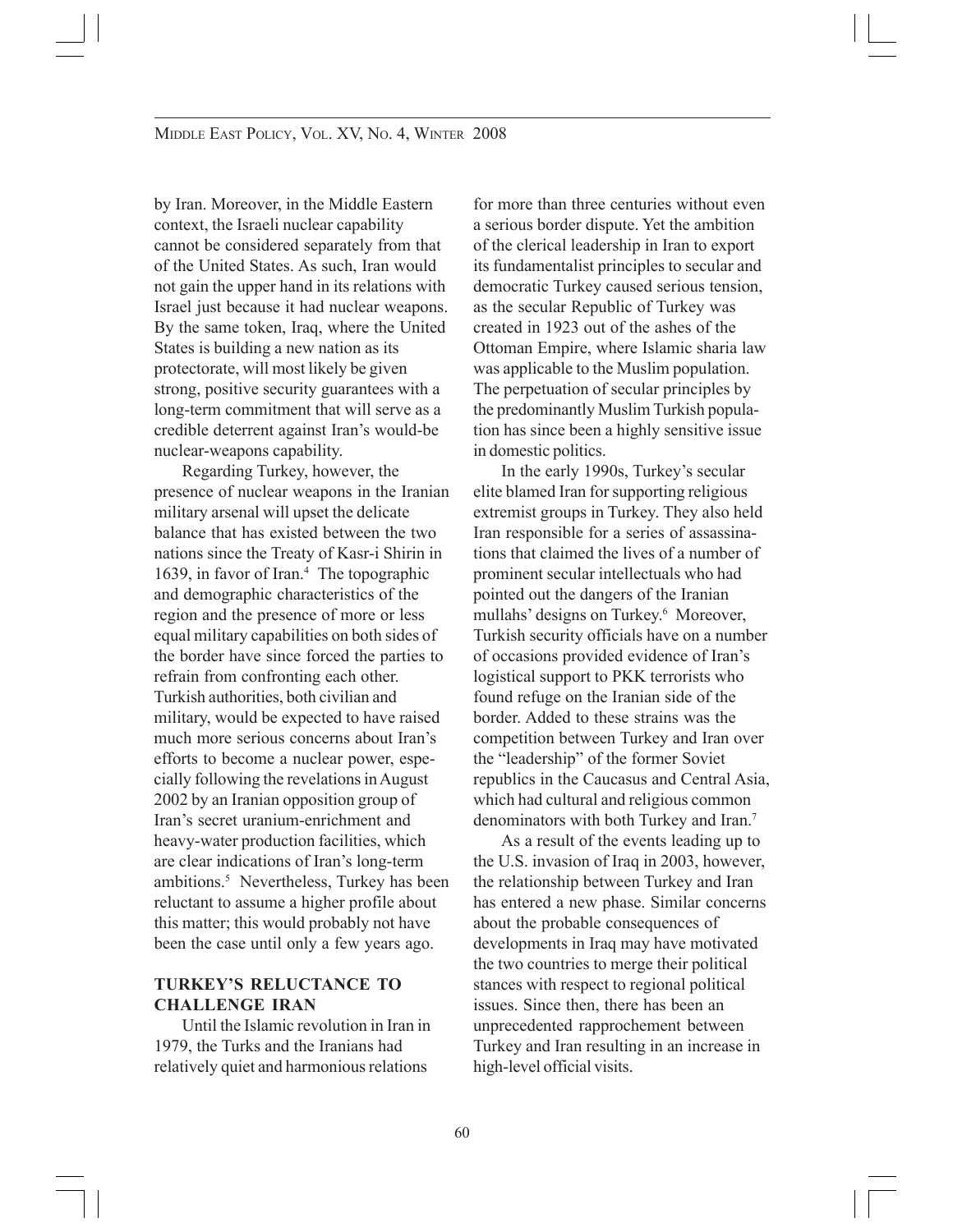KIBAROGLU AND CAGLAR : IMPLICATIONS OF A NUCLEAR IRAN FOR TURKEY

Despite these positive signs, it is still too early to say that relations between Turkey and Iran will stay on the same track for the long term. The nature as well as the extent of Iran's nuclear program is highly likely to have a decisive impact on the future of Turkish-Iranian relations. However, there are too many unknown factors that require further cooperation between Iran and the international community and its neighbors in order to provide more transparency about its nuclear program.

# **IRAN'S CHANGING IMAGE IN TURKEY**

Less than a decade ago, had Iran displayed similar ambitions to develop elaborate nuclear capabilities, it would have been confronted with much more negative reactions from Turkey's public and government. A decade ago, the political climate in Turkey was dramatically different, the actors in the decision-making posts were entirely different, and Turkey's relations with its neighbors were on a substantially different track.

Back in the 1990s, Iran's image in Turkey was of a "dark" regime trying to cause instability in Turkey and pave the way to a similar (Islamic) revolutionary movement. The tension has heightened with the participation of the Iranian ambassador to Ankara in a so-called "Jerusalem night" organized by the Mayor of Sincan, Bekir Yildiz, in a middle-sized suburb, heavily populated with "religious" people.<sup>8</sup> It was reported that the Iranian ambassador delivered fundamentalist messages to the audience, harshly criticized Turkey's secularism, and cursed Mustafa Kemal Ataturk, founder of the republic, for his secular principles following the War of Liberation (1919-22).

Shortly after this incident, on February 4, 1997, a convoy of main battle tanks and armored vehicles rolled through the streets of Sincan.<sup>9</sup> The purpose was said to be to display the determination of the secular circles in the country, the armed forces at the forefront, to defend the secular characteristics of the government. This event was also said to be responsible for sparking a series of developments and popular demonstrations that put an end to the two-party Refah-Yol government in June of that year.<sup>10</sup>

The Refah-Yol government was formed by the Welfare party (Refah Partisi, RP), whose leader, Necmettin Erbakan, was the prime minister, and by the True Path party (Dogru Yol Partisi, DYP) from the center-right, conservative wing, whose leader, Tansu Ciller, was the deputy prime minister. The Refah-Yol government was the result of the democratic elections in spring 1996. Half a dozen parties entering the Grand National Assembly had difficulty forming a coalition without the RP deputies, seen at the time as the representatives of the Islamist factions in Turkey.

During his long career in politics, Erbakan was well known for his Islamist approach to politics. The Constitutional Court in the 1970s and the military coup leaders in the 1980s shut down his parties, the National Order party (Milli Nizam Partisi, MNP) and the National Salvation party (Milli Selamet Partisi, MSP). Yet, as long as Erbakan was perceived as representing only a small percentage of the Turkish population that hoped to institute sharia law, he did not pose an imminent threat to the regime. However, his unpredicted rise to the premiership and hasty attempts to shift the direction of Turkey's mainstream foreign-policy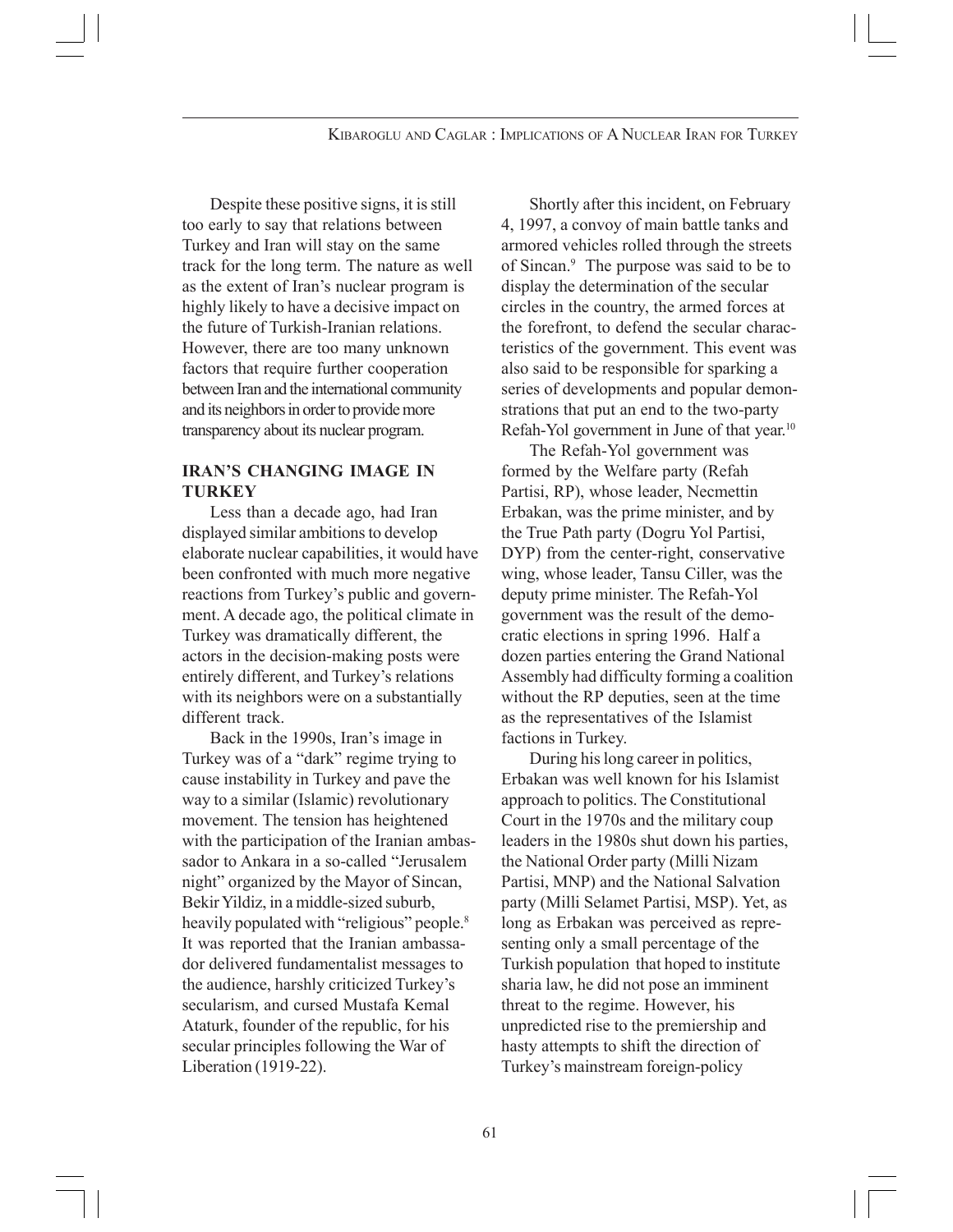orientation from the West to the Islamic world were not acceptable to the "guardians of the regime" (the army). His decision to pay his first official visit as the prime minister of Turkey to the Islamic Republic of Iran and his second visit to Colonel Qaddafi's Libya generated much reaction in Turkey's mainstream secular circles. Such visits were out of the ordinary in the history of the Turkish Republic. He was, therefore, driven out of office after only about a year, in a so-called postmodern coup.<sup>11</sup> The Constitutional Court eventually shut down his Welfare party<sup>12</sup> in January 1998 and its successor, the Virtue party (Fazilet Partisi, FP), in June  $2001<sup>13</sup>$  on the grounds that they "became" the logistical headquarters of the attempts of the Islamist factions in Turkey to overthrow the secular democratic regime that was founded on Ataturk's principles."

## **IMPROVED IMAGE**

The Sincan incident alone shows how closely Iran's activities in Turkey were being monitored and how promptly state structure confronted them. Nevertheless, today there is a substantially different attitude toward Iran, even though its nuclear-weapons capability, if developed, is likely to pose a much more serious threat to the secular democratic regime in Turkey. There must be an explanation for such a change of attitude. Revelations about Iran's large-scale clandestine nuclear activities came at a time when dramatic changes had taken place both in Turkey and the world, changes that resulted in the apparent reluctance of Turkey to challenge Iran on the nuclear issue.

Until September 11, 2001, Turkey's relations with the United States were quite good. There were only sporadic disagreements, albeit serious ones, over the enforcement of the no-fly-zone policy toward Iraq that had been in place since 1991. According to many in Turkey, this policy helped an autonomous Kurdish political entity in northern Iraq to flourish.<sup>14</sup> Relations with Israel, on the other hand, were historically very good, reaching their zenith with the signing of a comprehensive military agreement in 1996 that encompassed the upgrading by Israel of Turkey's aging air power.15 The role of Israel in Turkey's unprecedented pressure on Syria in autumn 1998 to cease its longstanding support of the PKK terrorist organization as well as to expel its leader, Abdullah Ocalan, from Syria (later captured in Kenya), cannot be underestimated.

Notwithstanding the generally good relations between Turkey and the United States and Israel, a series of developments took place in the aftermath of the September 11 attacks that have dramatically altered the vision of the world on both sides. According to many political analysts and statesmen alike, Turkish-American relations suffered an unprecedented blow with the failure of a resolution in the Turkish Grand National Assembly on March 1, 2003, that would have allowed the deployment of tens of thousands of U.S. troops in Turkish territory as part of the war against Iraq.16

Another serious blow to bilateral relations came on July 4, 2003, when U.S. troops detained a dozen soldiers from the Turkish Special Forces who had been operating for more than a decade in the northern districts of Iraq, monitoring and collecting intelligence with the knowledge of U.S. authorities. This shocking incident, which appalled Turkish military authorities as well as the entire nation, has since been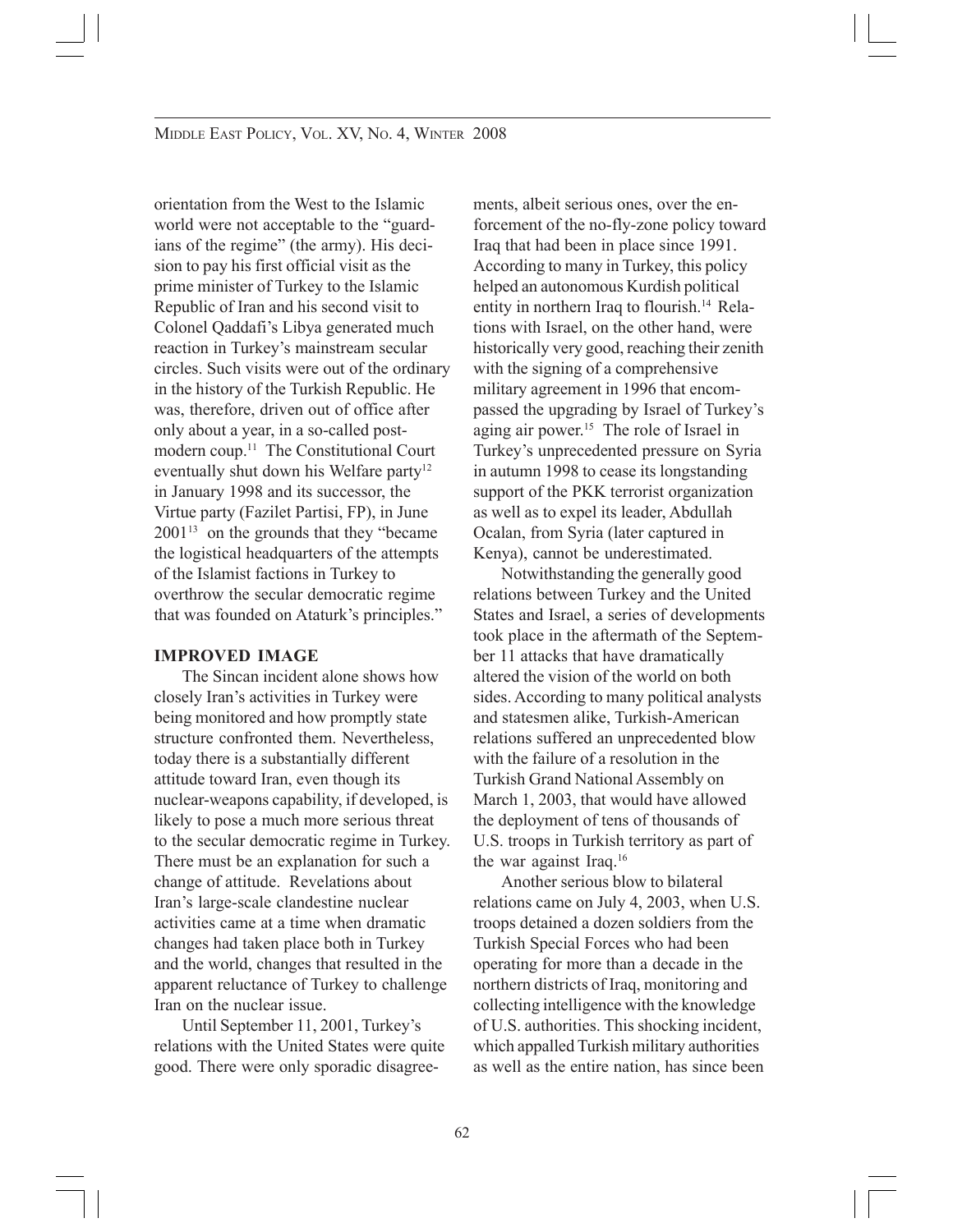the source of the skyrocketing anti-American feelings in almost every segment of Turkish society.

Moreover, the obvious support by the United States of Kurdish groups in northern Iraq, who are believed by many in Turkey to be only a few steps away from proclaiming independence, also damaged bilateral relations. Added to these is the belief that the United States is preventing Turkey from launching a military operation against the Kandil Mountains on the Iranian border in northern Iraq, which are used by thousands of PKK terrorists as a safe-haven from which to attack Turkish security forces and villagers in Turkey.

Israel is believed in Turkey to be closely linked with those U.S. policies toward Iraq in general and the Kurdish region in particular that ultimately hurt Turkey's vital interests in the region.<sup>17</sup> Some analysts in Turkey go even further, asserting that Israel actually dictates these policies to the United States, thanks to its influence on Capitol Hill.<sup>18</sup>

Apart from such mainly nationalist (*ulusalci*) interpretations of U.S. and Israeli policies toward the Middle East in general and Iraq in particular, there is also a separate Islamist interpretation of what is happening in and around Turkey and why.<sup>19</sup> The reactions of the Christian and Jewish populations to the September 11 attacks have resulted in anti-Islamic rhetoric from many Western politicians and media. In most cases, Islam is directly or indirectly associated with terrorism; or, at best, religious extremism is an antagonist to Western culture, the "other." Such an approach has resulted in counterreactions in the Islamic world that triggered brutal demonstrations in Muslim countries against Christianity and Judaism and their repre-

sentatives. The military offensives of U.S. troops in Iraq that were covered extensively in the Muslim media have also deeply affected public opinion and fueled anti-Americanism.

Hence, the coming of the Justice and Development party (Adalet ve Kalkinma Partisi, AKP) to power in Turkey with an Islamist as well as a liberal-conservative appeal in the November 2002 general elections cannot be fully explained without considering the background mentioned above.20 The foreign-policy behavior of the AKP toward the United States and Israel has been generally in conformity with Turkey's traditional approach. Yet many in Turkey saw the AKP as a continuation of the Islamist parties — the MSP, the RP and the FP, all of which were banned from politics — and Recep Tayyip Erdogan, the leader of the AKP and the prime minister, as being no different than Erbakan. At first, the AKP government did not choose to confront the United States and Israel head-on regarding foreign-policy matters.

However, deputies of the AKP and Prime Minister Erdogan himself eventually started to make bitter statements about Israel and its policies toward the Palestinians, in particular. Prime Minister Erdogan has publicly criticized Israel, here and there, for "committing state terror" following the planned assassinations of the spiritual leaders of Hamas and the demolition of Palestinians' houses in Gaza by the Israeli security forces. Moreover, despite the fact that Hamas was officially recognized as a terrorist organization by Turkish authorities, the Hamas leader-in-exile, Khaled Meshal, was given a warm reception in the AKP headquarters in Ankara in February 2005.<sup>21</sup>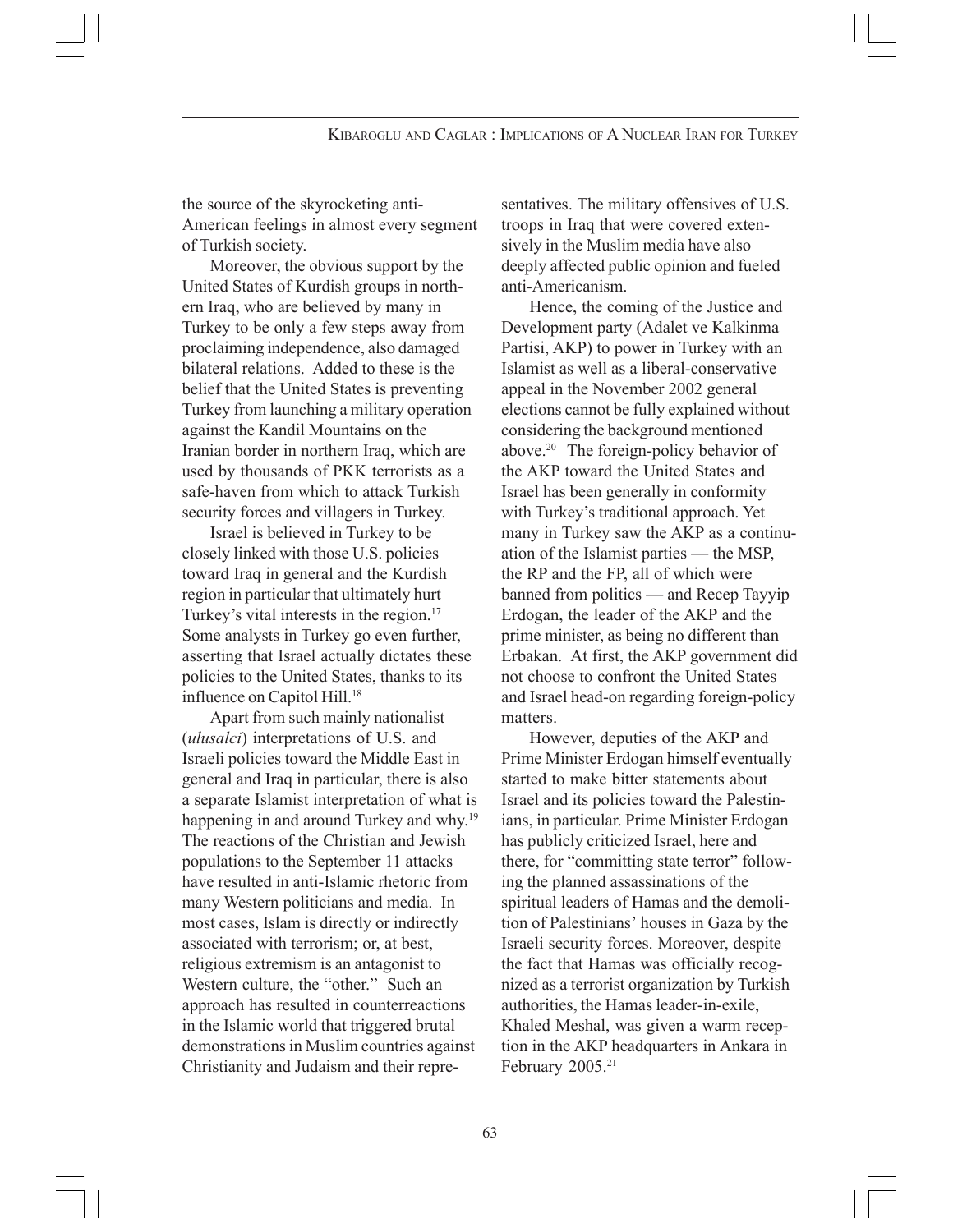These and other developments have apparently distanced Turkey from Israel. Although statements were made to the contrary after official visits — fewer in number and at lower levels than those of only a few years ago and with much less warmth before the cameras — relations are still far from the levels they could have reached with the momentum that was built less than a decade ago.<sup>22</sup>

The nationalists in Turkey applaud the Iranian leadership and their "dignified" policies for protecting Iran's rights and national interests against the world's "only superpower." They also suggest a similar attitude to the Turkish politicians, whom they harshly criticized for their inability to take measures, under pressure from the U.S. administration, against Kurdish leaders or the PKK terrorists in northern Iraq. The Islamists, on the other hand, support Iran's quest for nuclear power, which, in their view, terrifies Israel and will bring the Jewish state to respect their Muslim brothers in Palestine and elsewhere in the world.

Against this background, it is not difficult to understand public sentiment in Turkey toward the United States and Israel. Negative feelings toward these countries, which were Turkey's closest allies in the recent past, have not only resulted in the gradual worsening of bilateral relations at the governmental level, but also have caused the Turks to lend huge support to other countries, such as Iran, that defy U.S. and Israeli policies.

## **IRAN'S NUCLEAR AMBITIONS**

There is little wonder that public sentiment toward other nations affects the foreign policies of governments everywhere in the world. AKP governments, since 2002, have proved not to be exceptions to this rule; they are reluctant to challenge Iran on the nuclear issue due to the support among the Turkish public for Iran's nuclear program. However, governments have a primary duty to pursue the vital interests of their nations. This requires, among other things, avoiding emotional approaches to the formulation of foreign and security policies. Therefore, Turkey, even under the current AKP government, may be forced to change its reluctant attitude, if and when Iran advances its nuclear capabilities and gets closer to the threshold of nuclear-weapons manufacturing. Moreover, Turkey has been elected to the UN Security Council as a non-permanent member and also to the Board of Governors of the International Atomic Energy Agency (IAEA) for the next couple of years. It is highly likely that Iran and its nuclear program will figure heavily on the agendas of both organizations. Turkey will have to vote one way or another on these matters and may make significant constructive contributions in the eventual peaceful resolution of the dispute between Iran and the West.

# **TURKEY'S POSITION ON IRAN'S NUCLEAR PROGRAM**

Turkey officially recognizes the right of Iran, a member of the Treaty on the Non-Proliferation of Nuclear Weapons (NPT), to develop nuclear technology, provided that it remains on a peaceful track and allows for the application of full-scope safeguard inspections by the IAEA in a way that would lend the utmost confidence to the international community about its intentions. Prime Minister Erdogan has made statements to this effect on a number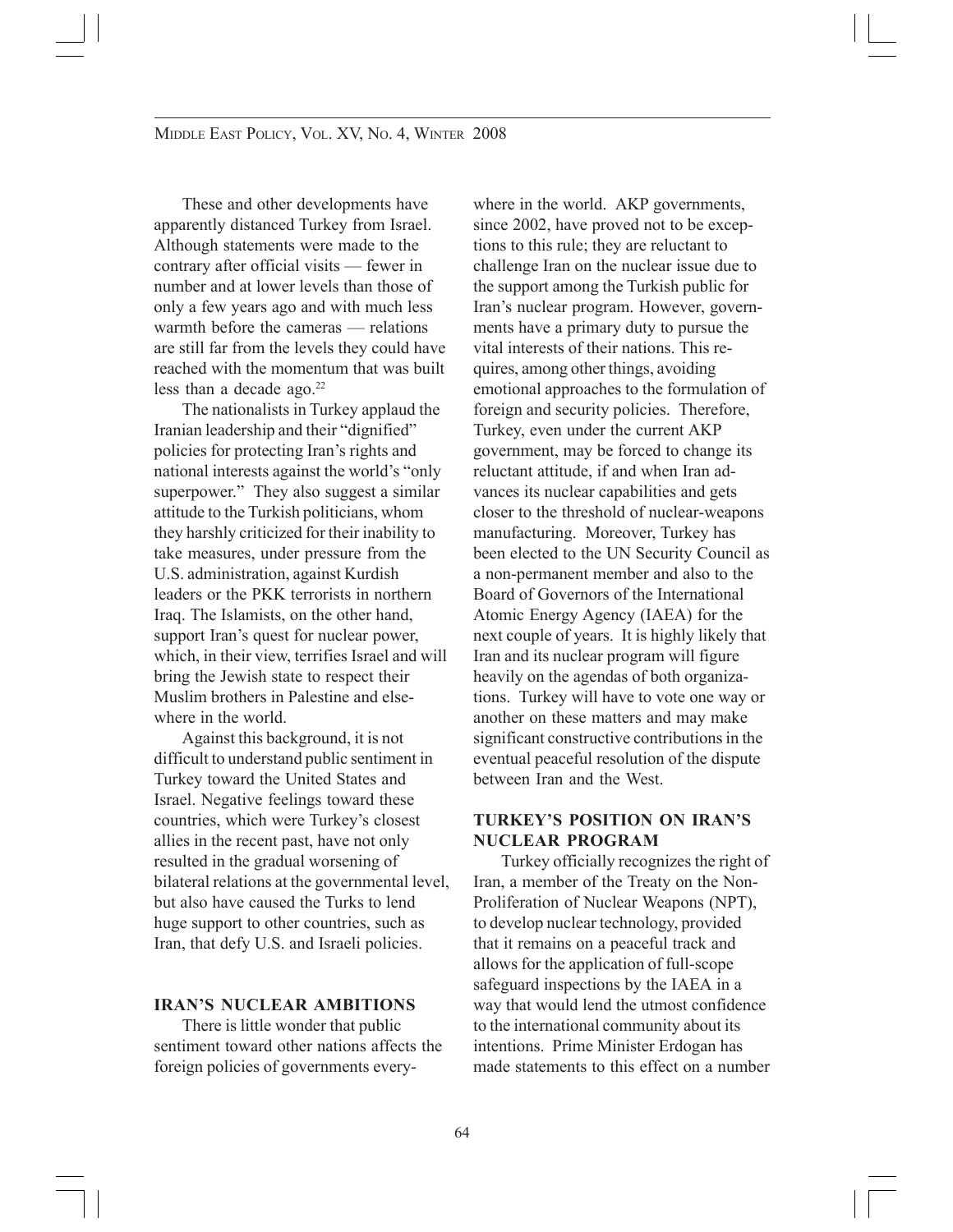of occasions. In an interview with the Kuwaiti newspaper *El Anba* in March 2007, he reiterated the diplomatic position of his government: "States have the right to possess nuclear energy to utilize for peaceful purposes." He also emphasized that Turkey has good neighborly relations with Iran and that the two countries have developed mechanisms for the purpose of cooperation on security issues.23

More recently, at the Munich Security Conference in February 2008, Prime Minister Erdogan responded to a journalist's question as to "why Turkey did not seem to be worried" about Iran's nuclear program: "Our Iranian colleagues tell us that they want nuclear energy for peaceful purposes to satisfy their energy needs, not for weapons." Erdogan reiterated that the work in the nuclear field would soon start in Turkey: "I'm afraid some people may accuse us of having ambitions for producing weapons of mass destruction, too."24

In addition to the pressure emanating from the warm attitude of the Turkish people toward Iran on the nuclear issue, especially among the constituents of the AKP government — partly because Turkey will soon launch yet another bid to establish its first nuclear reactor, and partly due to the fact that no clear violations of Iran's NPT obligations have been reported — Turkey's official position regarding Iran's nuclear program has been lowprofile, at least for the time being.

However, consensus among the Turkish political and security elite is that, contrary to its official stance, Turkey cannot stay aloof from Iran's nuclearization for long, even under the AKP government.<sup>25</sup> If and when unequivocal signs of Iran's efforts to advance its existing

nuclear capability toward weaponization are received by Turkish authorities through various sources, it is highly likely that the issue will figure more frequently on the National Security Council's agenda.26 There have already been statements from leading figures in Turkey expressing concern about Iran's nuclear program and its intentions.

In an address to the Turkish War Colleges in Istanbul in April 2005, then Chief of the Turkish General Staff Gen. Hilmi Ozkok stated, "Doubts about Iranian efforts to influence the regimes of the surrounding states have disturbed Turkey and have been responsible for the low level of relations between Turkey and Iran." After asserting that Turkey, like other states, had observed Iran's nuclear efforts with concern, Gen. Ozkok said, "Creation of a Nuclear Weapons Free Zone in the Middle East is Turkey's policy."<sup>27</sup>

Similarly, then Minister of Foreign Affairs Abdullah Gul (currently the president of the Turkish Republic), in response to a motion in the Turkish Grand National Assembly in June 2006, stated, "The IAEA Director General's reports have revealed the fact that Iran concealed its nuclear program for years, which creates suspicions about Iran's intentions." After mentioning that Ankara was carefully observing developments in the Iranian nuclear program, which had gradually attained a more serious dimension, Gul said, "The emergence of the possibility of Iran's possessing a nuclear weapon disturbs Turkey, as all the members of international society."28

On the same subject, speaking at the World Economic Forum in May 2006, Prime Minister Erdogan emphasized the facilitating role of political dialogue and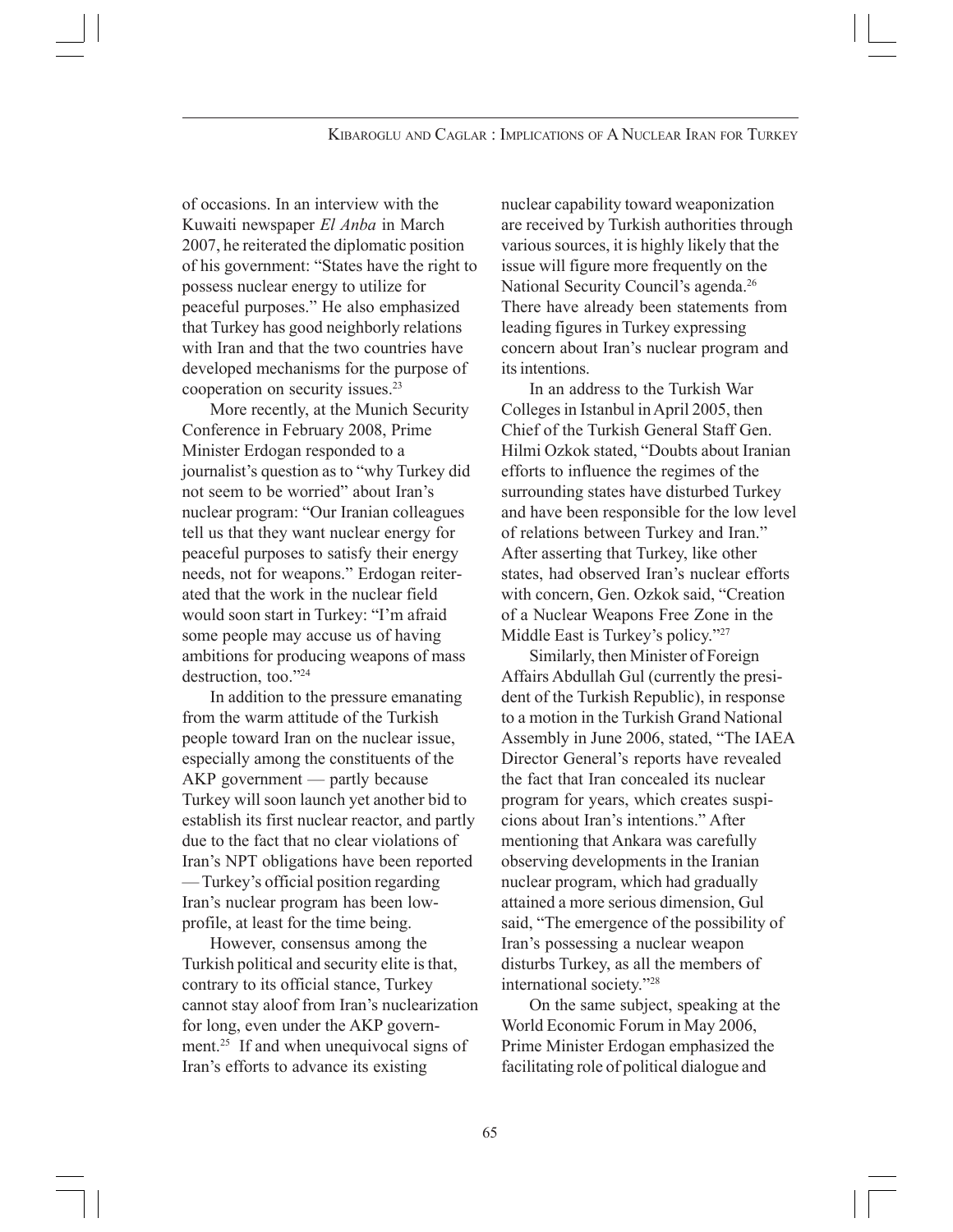political approaches to the settlement of the Iranian issue. Turkey, he said, "ought to take certain steps as a neighbor of Iran, but it is impossible for Turkey to approach the nuclear energy issue when it is perceived as weapons of mass destruction."29

#### **INSTITUTIONAL LIABILITIES**

Notwithstanding the current apparent reluctance of Turkey to challenge Iran, which is due partly to the lack of a coherent approach toward Iran in the international arena, the above statements suggest that Turkey is indeed carefully monitoring the situation from a wider perspective. At the same time, Ankara is determining alternative policies to minimize the possible negative effects to its national interests and security of the eventual weaponization of Iran's nuclear program. Nevertheless, Turkey does not have a wide array of choices due to a number of limitations arising from its institutional liabilities.

# **Membership in Non-Proliferation Regimes**

In a broader context, the fundamental thrust of Turkish foreign and security policy has been for Turkey to become a state party to international arms control and disarmament agreements, wherever appropriate, so as to contribute to their effective implementation. Accordingly, Turkey became a state party to the NPT by signing the treaty on January 28, 1969, and subsequently ratifying it on April 17, 1980.<sup>30</sup> It also became a state party to the Biological Weapons Convention of 1972 (ratifying it in November 1974) and signing the Chemical Weapons Convention of 1993 (ratifying it in April 1997). Moreover, Turkey took steps in the late 1990s to become a member of the Nuclear Suppliers Group (NSG) and was successful in June 2000.31 Turkey has sped up the process of adjusting its national exportcontrol regime (laws and regulations) to that of the NSG countries. Turkey has undertaken the same stance toward the Zangger Committee and became a member, almost as an automatic outcome of its formal accession to the NSG.32

In April 1997, Turkey also became a member of the Missile Technology Control Regime (MTCR), which aims to demonstrate to the actual and potential proliferants that there is a solid bloc of likeminded nations that are unified in the determination to fight against proliferation.33 Because of the two small nuclear research reactors operating in the country, Turkey signed the Comprehensive Test Ban Treaty (CTBT) in 1996 and ratified it in 2000 as one of 44 states whose ratification was necessary for the treaty to become effective.34 As a member of the Conference on Disarmament (CD), Turkey is "pleasured" to have joined the overwhelming majority of nations in the effort to conclude the CTBT. The complete ban on nuclear testing, the core function of the treaty, is thought by Turkish officials to be an effective measure to control nuclearweapons technology and an important step toward the eventual elimination of nuclear weapons.

As a country that never sought to acquire weapons of mass destruction, Turkey also contributed to international efforts to strengthen the NPT regime and participated actively in the process of enhancing the IAEA's verification system with a view to making safeguard inspections more intrusive. As for the Additional Protocol that was released by the IAEA as a result of "Programme 93+2," Turkey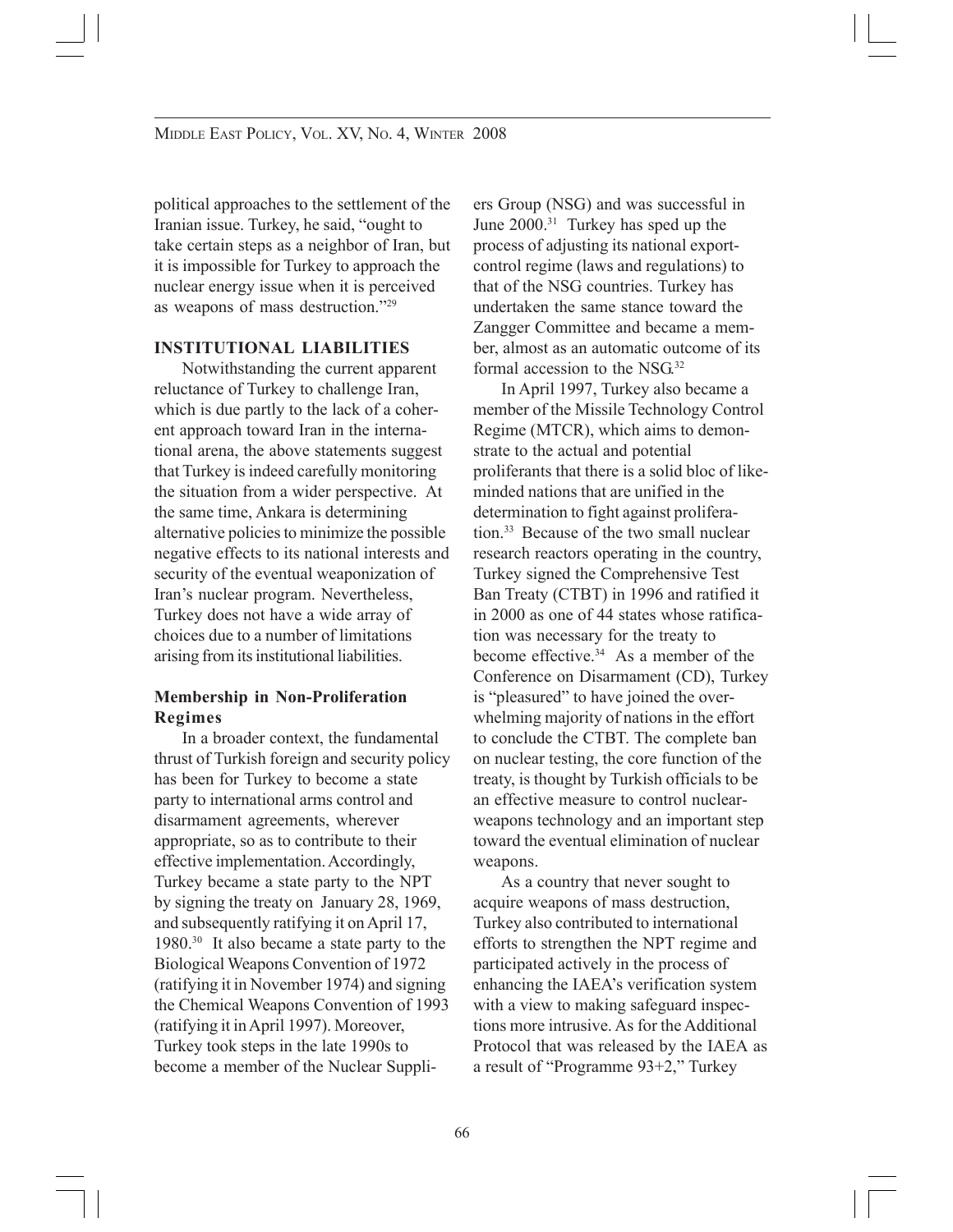became a state party to it by signing and ratifying the document in July 2000.35

Against this background, one might argue that Turkey's record in the nuclear field has been one of success in its nonproliferation standing, but an undisputed failure in exploiting the peaceful applications of nuclear technology.36

## **NATO Membership**

The second reason for limited options vis-à-vis the rise of a nuclear-weaponscapable Iran is Turkey's membership in the North Atlantic Treaty Organization (NATO). As a member of NATO since 1952, Turkey is theoretically given "positive security guarantees" by the other members of the alliance, according to Article 5 of the 1949 Washington treaty, meaning that Turkish territory would be covered by a "nuclear umbrella" against attacks from other countries, including Iran. Turkey has accepted deployment of U.S.-origin nuclear weapons on its soil in accordance with the nuclear strategies of the alliance since the decision taken at the 1959 NATO summit in Rome.<sup>37</sup> The presence of U.S. nuclear weapons in Turkey may be considered by outside observers and by experts inside Turkey to be an insurance policy that would be sufficient to deter possible intentions of Iran in the future.<sup>38</sup>

# **EU Candidacy**

A third reason that limits the options available to Turkish decisionmakers in case Iran has weaponized its nuclear infrastructure is Turkey's candidate status before the European Union (EU). As such, if developed, Turkey's nuclear program would be under the scrutiny of the relevant institutions of the EU throughout the accession negotiations. If and when the accession

process is successfully completed, Turkey will have to become a state party to the EURATOM Treaty as a condition of full membership. This would permit only peaceful applications of nuclear technology.

# **DEFICIENCIES OF INSTITUTIONS LIMITING TURKEY'S OPTIONS**

All three reasons mentioned above suggest that Turkey will not follow the path of Iran by developing a dubious nuclear infrastructure that may have weapons implications in the future. However, will the current standing of Turkey remain the same for a long time to come? It is difficult to give an affirmative answer to this question with great confidence, due to changing circumstances both inside and outside of Turkey. Relations with the above-mentioned institutions, which are presented as insurance policies against Turkey's potential inclination toward "going nuclear," may not remain on the same track in the long term.

## **Weakening of the NPT Regime**

Regarding the danger of the spread of WMD in the world, Turkey's fundamental policy has long been to support international initiatives that aim at strengthening the chemical, biological and nuclear nonproliferation regimes, with special emphasis on their inspection and verification mechanisms. However, a series of developments over the last decade has cast doubts on the future prospects of the NPT regime: North Korea's nuclear detonation; revelations about Iran's secret facilities suitable for fissilematerial production; the U.S.-India nuclear deal; failure to get the ratification of the IAEA Additional Protocol from all concerned states, including Iran; failure to urge the enforcement of the Comprehensive Test-Ban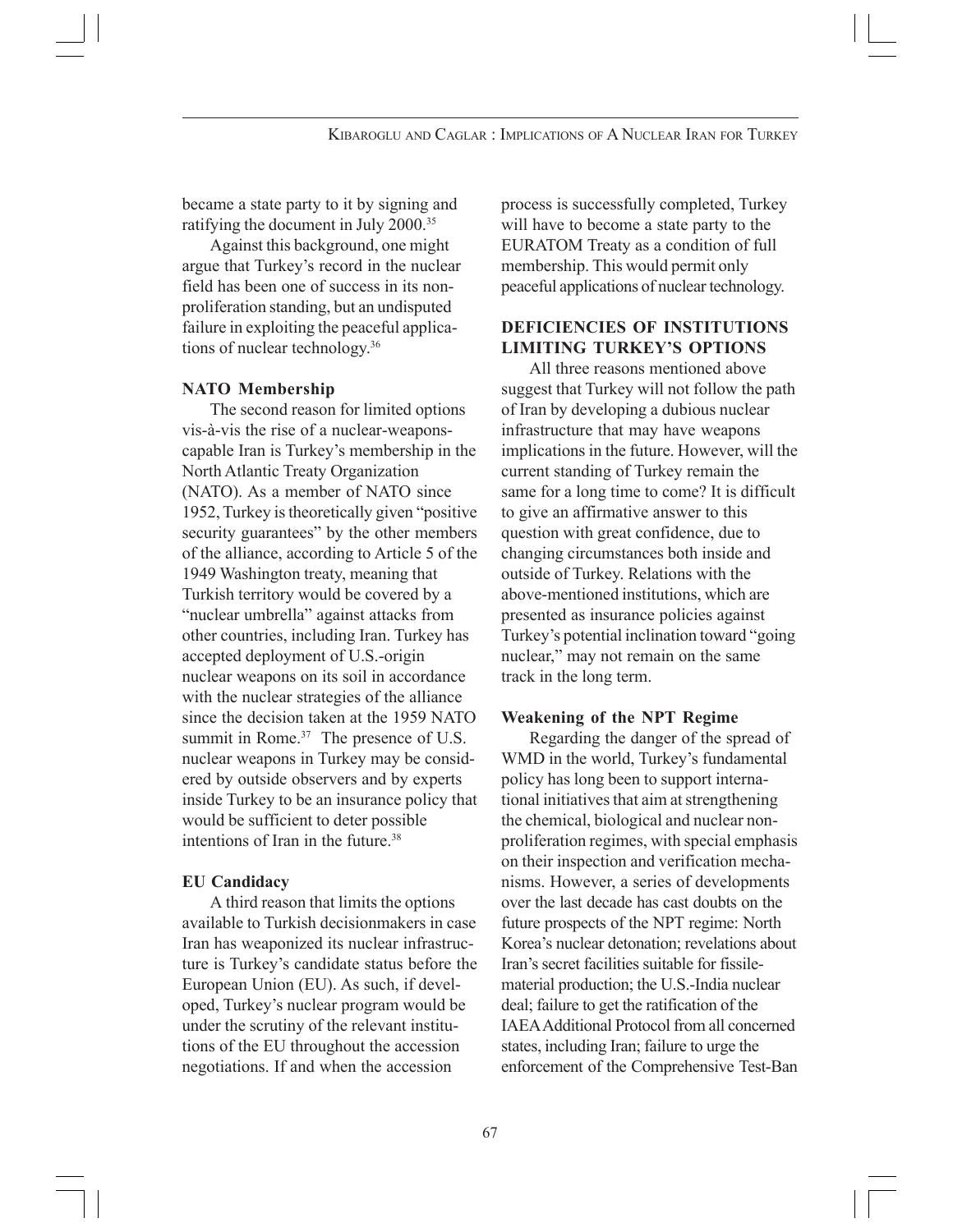Treaty (CTBT); and failure to start negotiations for a Fissile Material Cut-Off Treaty (FMCT). This list could be expanded.

Added to these has been the unequal and unacceptable treatment of Turkey by the major Western suppliers of nuclear technology, such as the United States, Germany and Canada, resulting in the failure to install nuclear power plants in the country.39 This situation caused a loss of confidence among the Turks in the value of the "bargain" inherent in the NPT: in return for denouncing nuclear weapons, member states would benefit from nuclear technology transfer from other countries and/or develop as much as they needed indigenously under international safeguards.

Turkey has acted as a responsible member of the nuclear-non-proliferation community and will remain so for the foreseeable future. Therefore, it is not easy to argue with great confidence that the next generations of Turkish decisionmakers will display similar unequivocal loyalty to the nuclear non-proliferation regime, if Iran, under the NPT provisions, cannot be prevented from manufacturing nuclear weapons or from developing breakout capabilities that may enable it to assemble weapons in a short period of time.<sup>40</sup>

#### **Disputed NATO Security Guarantees**

Membership in NATO has meant more than security guarantees for most Turks. NATO has been perceived as part of Turkey's "Western" identity. Throughout the Cold War years, Turkey entertained an undisputed status as a staunch ally of the West. However, the collapse of the Warsaw Pact and the disintegration of the Soviet Union brought down its reputation as an indispensible ally and a bulwark against the Communist threat. Soon after,

the alliance failed the first immediate test of solidarity with Turkey, when Turkish President Turgut Ozal called upon NATO in 1991 to deploy the Rapid Reaction Force in Turkey against the threat posed by Saddam Hussein's Iraq following its invasion of Kuwait in August 1990. The Western European members of NATO, in particular, have dragged their feet in living up to their Article 5 commitments, arguing that the Middle East was "out of the area" of NATO's operation zone.<sup>41</sup>

A similar situation arose in 2003, when Turkey formally asked the North Atlantic Council to activate Article 4 of the Washington treaty with a view to starting deliberations on the possible measures that each member nation would have to take in the run-up to the second Gulf War, in order to protect Turkey against Iraq's missiles and WMD. NATO members once again failed to honor their treaty obligations toward Turkey. Added to these, the process of the transformation of the alliance from a collective-defense organization with a "hard power" stance to a collectivesecurity organization with a perceived "soft power" attitude, has further diluted the image of NATO in the eyes of most Turks.

No less important is the effect of anti-American sentiments among the Turkish public in undermining the significance of NATO, which is starting to be seen as serving primarily the interests of the United States and helping it to establish its world hegemony.42 A number of remarks have already been made publicly by high-ranking military officers, civilian bureaucrats and politicians suggesting that Turkey withdraw from NATO and intensify relations with other regional organizations instead.43 Although immature at this stage, the anti-NATO attitude may grow to a significant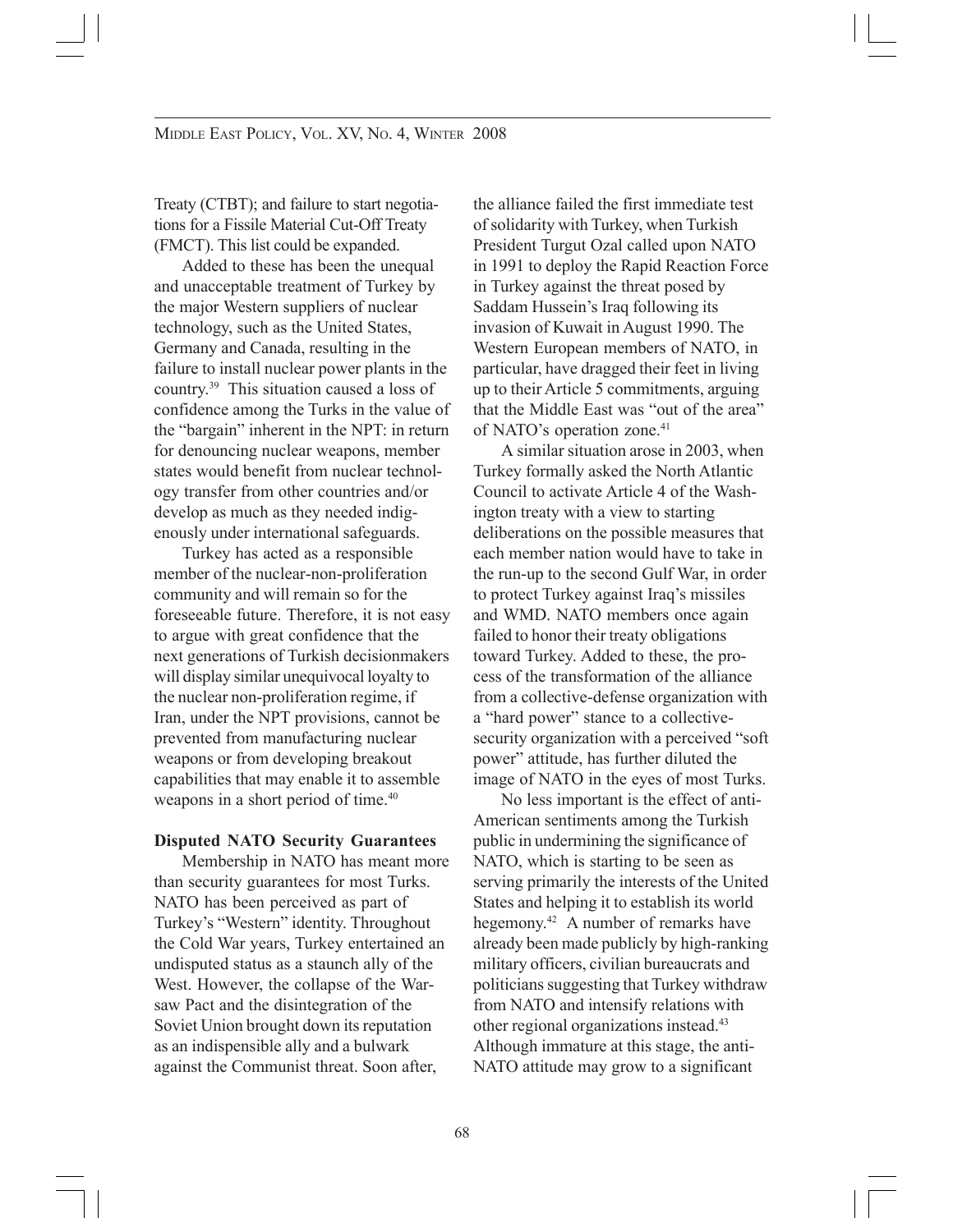level, as long as the alliance remains indifferent to Turkey's fight against the PKK, some of whose members have long found refuge in the territories of the allied countries. Top military commanders, diplomats and politicians in Turkey have, time and again, emphasized the need for the alliance to display its solidarity with Turkey in its fight against terrorism. The lack of such solidarity only exacerbates the frustration of the Turkish public.<sup>44</sup>

#### **EU Reluctance**

Turkey has been striving to be a part of the European integration process for nearly half a century. Turkey and the European Economic Community (EEC) signed the Ankara Treaty in 1963, giving Turkey, in theory, a full-membership perspective. However, only after a long period of ups and downs did Turkey manage to get a date in 2004 to start formal accession negotiations with the EU — and with conditions attached.

Despite the fact that the start of accession talks has brought Turkey institutionally closer to the EU, the optimistic mood among the Turks and the Europeans soon took a negative turn. Suspicions of Turkey's suitability for membership have grown ever since.45 European public opinion is wary of the presence of a Muslim community in the EU. If the question of Turkey's eventual accession were put to public referenda, overwhelming majorities in countries like Austria and France would likely cast negative votes.<sup>46</sup>

Recently, objections to Turkey's membership on the basis of identity-related considerations have increased, while arguments in favor of Turkish accession on the basis of cost-benefit calculations have lost ground. With the rise of Islamophobic

sentiments across the European continent in the aftermath of the September 11 attacks, coupled with growing security concerns over the existence of approximately 20 million Muslims, the EU has increasingly become reluctant to develop a strong geopolitical commitment to Turkey's eventual accession.<sup>47</sup>

Worst of all, accession negotiations were suspended on eight of some 35 chapters, each of which must be successfully completed for full membership, only a year after the start of the process, because of Turkey's resistance to European requests to open its sea and air ports to Greek Cypriot naval vessels and airplanes. Against this background, it would not be unfounded to argue that prospects for Turkey's accession talks to be completed at an early date are not promising. They are likely to take a long time, due to a number of structural problems in the relations between Turkey and the EU.<sup>48</sup>

# **IRAN'S NUCLEAR PROGRAM**

Opinions in Turkey toward nuclear weapons in general and Iran's nuclear program in particular exhibit stark differences, depending on one's perspective. While, on the one hand, a significant degree of public support exists for Iran's nuclear endeavors, on the other hand, serious concerns about the possible negative implications of Iran's growing nuclear capabilities are also expressed by the security elite. The common denominator between the two sides seems to support the idea of Turkey's nuclearization.

## **Public Perceptions**

There has not been a serious discussion, let alone a public debate, in Turkey about nuclear weapons for decades, even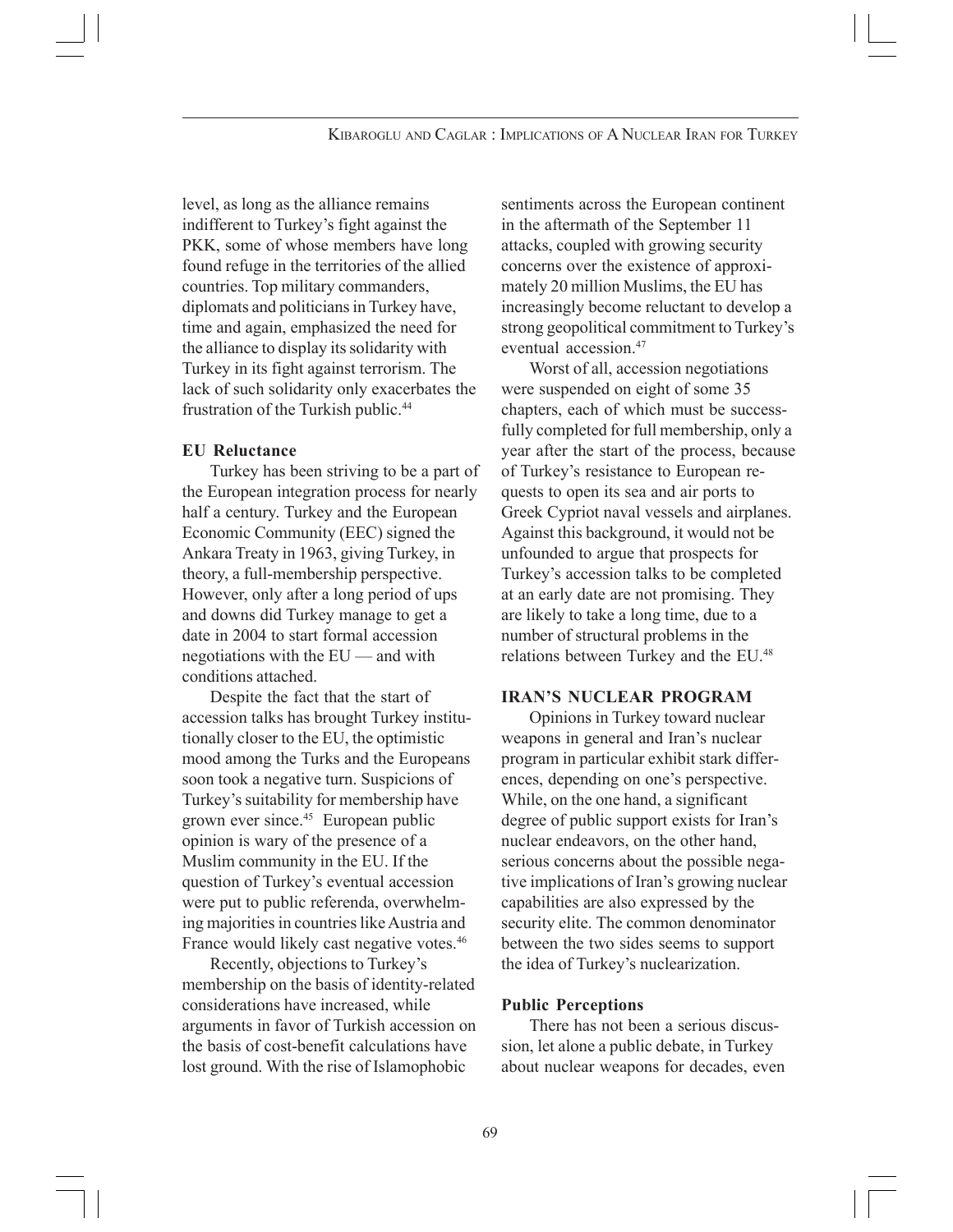though U.S. nuclear weapons have been deployed in Turkey since 1960. One of the main reasons for this has been the ultimate authority of the military in matters relating to national security. Hence, partly because of the silence of the political and security elites and partly because of the lack of public interest in nuclear weapons, governments in Turkey have not experienced any difficulty in adopting policies regarding nuclear-weapons deployment on Turkish territory. In comparison to some other NATO countries such as Norway, which preferred to remain nuclear-weapons free, or Germany, where serious debates took place over the deployment of U.S. nuclear weapons on German soil, it would be fair to say that there was no discussion in Turkey.<sup>49</sup>

The disclosure of Iraq's clandestine WMD programs in 1991 was not enough to prompt a substantial public debate, either. This ought not to be the case for a country like Turkey, which sits in the immediate proximity of the Middle East, the most volatile region in the world, acknowledged as fertile soil for state WMD aspirations. However, today there is every reason for Turks to wonder and to discuss publicly whether their neighbors are attempting to develop WMD, their means of delivery having been acquired already, and what should be done to counter the threat. Revelations about Iran's clandestine enrichment program in August 2002 have finally brought the debate into the open, not only with its military-strategic implications, but also with its political implications for Turkey's domestic and foreign policies.

Iran's nuclear ambitions are mostly welcome among the Turks for a number of reasons.50 First, Iran's defiance of U.S. pressure to halt its enrichment program is considered to be a dignified stance by a

small country against a global hegemonic power. Second, Islam is a common denominator between the Turks and the Iranians, and the emergence of another Muslim nation — after Pakistan — with atomic power to deter the Christian and Jewish bombs is considered a necessary equalizer. Third, and in relation to the second, anti-American and anti-Israeli sentiments built up since the U.S. invasion of Iraq, are so intense that anything seen as hurting American or Israeli interests is usually welcome.

There are hundreds of Internet sites, blogs and chat rooms in which Turks exchange their views on whether Iran's nuclear ambitions constitute a threat to Turkey and whether Turkey should possess nuclear weapons. The majority of Turks do not believe that Iran, as a friendly Muslim nation, would want to threaten Turkey with its nuclear weapons, today or in the future, especially when Israel is considered Iran's prime target. The prevailing view among Turks supports the possession of nuclear weapons, for reasons similar to those expressed in the past by other countries.<sup>51</sup>

#### **Views Among the Security Elite**

Notwithstanding the above-mentioned sentiments in support of Iran's nuclear ambitions, which are quite pervasive in Turkish public opinion, intellectuals, journalists, community leaders, and retired civil and military bureaucrats have also assessed the negative implications of Iran's nuclear ambitions for Turkey's national interests. Gunduz Aktan, a retired ambassador and member of parliament from the Nationalist Movement party (Milliyetci Hareket Partisi, MHP), argued in March 2005: "Iran's being on the path to producing nuclear weapons is a secret everybody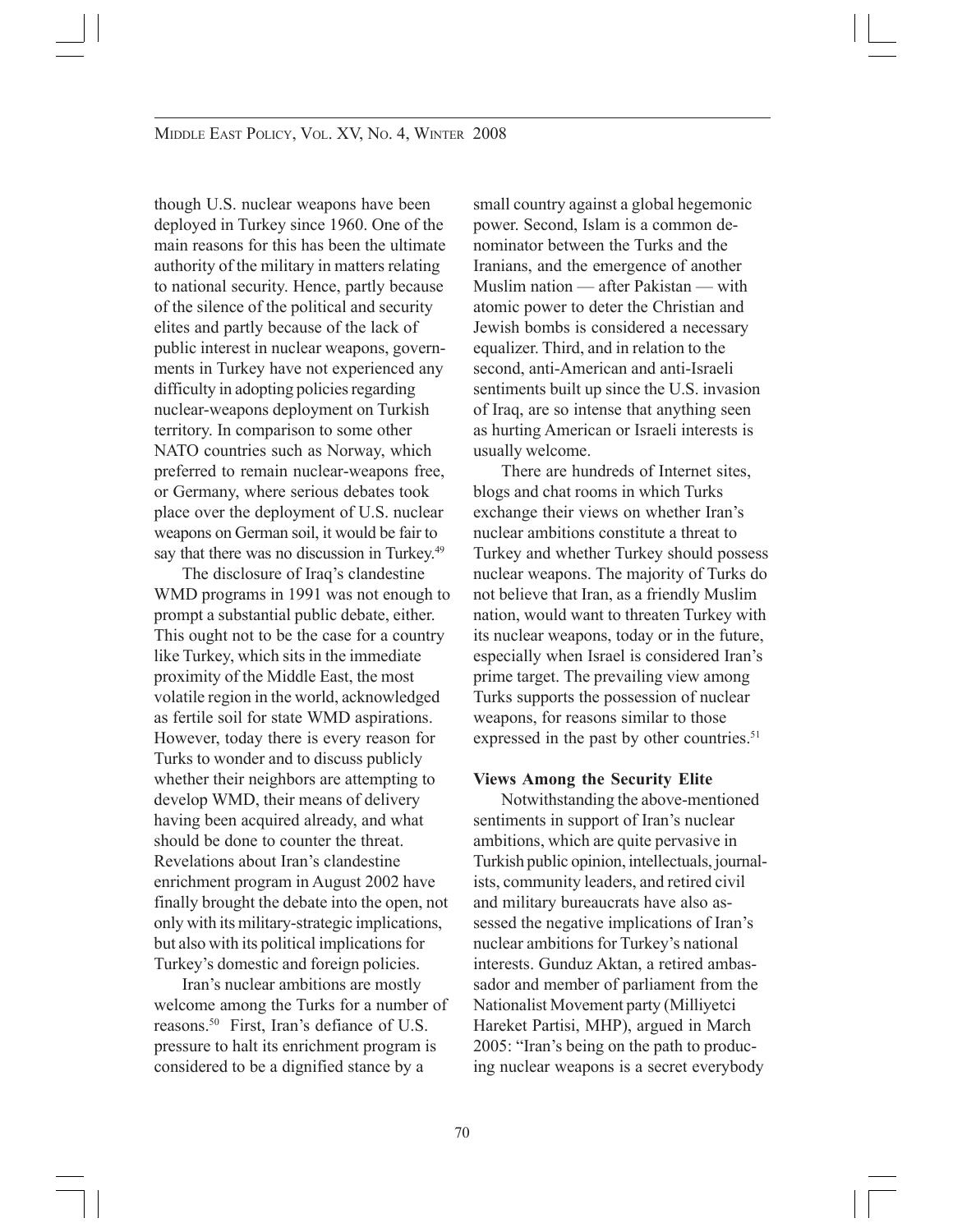knows."52 After enumerating several cases wherein Iran deliberately acted to the detriment of Turkey, Aktan contended, "Attaining nuclear weapons will elevate Iran to the status of a regional power, which it does not deserve, considering its political regime and economic-development level."53 Turkey, to Aktan, does not want "a conflict in the region after its Iraq experience, but it does not want Iran becoming a nuclear power either."54

Prof. Umit Ozdag from Gazi University in Ankara, founder of the Eurasian Center for Strategic Studies (ASAM), stated in March 2005, "Iranian attainment of nuclear weapons would cause Iran to gain gravity in regional developments, in the Middle East, Central Asia and the Caucasus at the expense of Turkey. For example, a nuclear Iran will have more influence over Azerbaijan."55 To Ozdag, "Turkey will not accept living side by side with an Iran possessing nuclear weapons for a long period of time, and it will produce nuclear weapons to achieve balance, since it will be difficult to live with an Iran whose self-confidence has excessively mounted. Also, the ensuing shift in the power of conservatives in Iran will have adverse implications for Turkish-Iranian relations."56

In the wake of the Iranian elections in June 2005, Cuneyt Ulsever, liberal columnist in the daily *Hurriyet*, pointed to Mahmoud Ahmadinejad's declarations during the election process about his desire to develop nuclear power in Iran. According to Ulsever,

Turkey in its region and even in its borders is facing a neighbor whose worldview is in complete contradiction with its worldview, which claims preponderance in the region, which has an ingrained and strong state

tradition, which is adept in issues of intelligence, counter-espionage and disinformation, which aims at possessing nuclear power, and which now explicitly states its intention to advance in this direction.<sup>57</sup> …Turkey cannot consider the remarks of a regime that pursues imperial policies in its region and gives priority to ideological acrimony, that renounces the production of nuclear weapons as a guarantee since the existence of nuclear power is the threat itself and there is no guarantee that a country openly cooperating with terrorists will not deliver nuclear power to its accomplices when it is in trouble. May God be with Turkey in the Ahmadinejad era.58

Dogan Heper, a columnist in the daily *Milliyet* argued in January 2006, "Following the end of the Cold War, the world has entered a process of turmoil or a process of restructuring. Even though, today, it is not possible to give a lucid answer to the question of how long this process will continue and what the shapes of the states will be, in order not to regret at the end of this process Turkey should take preventive measures, that is, it should be strong." For Heper, the first condition of being strong is "not to compromise the unity and the integrity of Turkey and to attach importance to nuclear research and development." Heper states three main reasons to bolster the argument that it is essential for Turkey to develop nuclear weapons. First, possessing nuclear weapons is a means to protect the unity and integrity of Turkey and its standing in the region. Second, in addition to buoying its standing in the region, an army possessing such a capability would render Turkey an arbiter, a determining power in its region. Third, a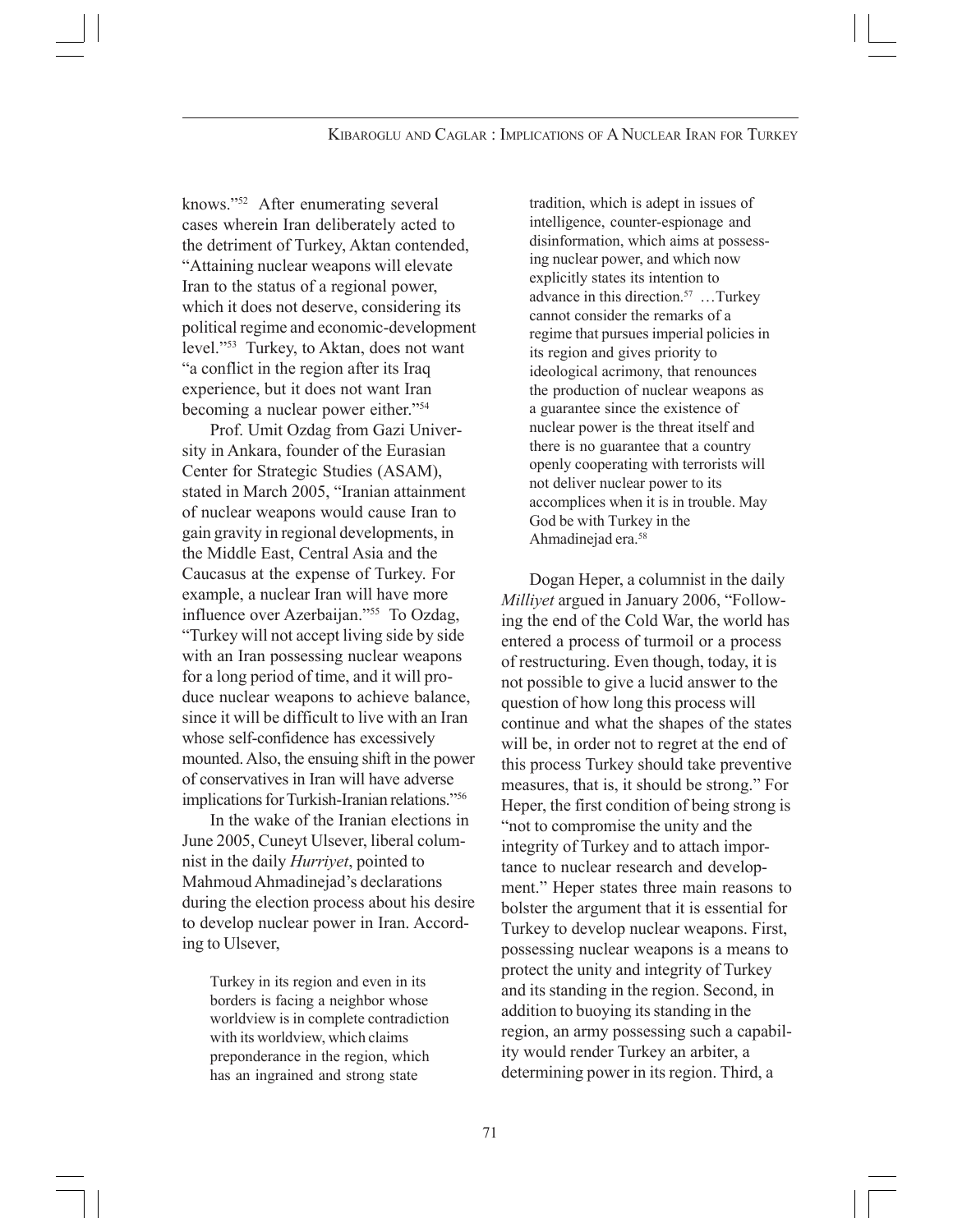success in the nuclear arena would boost the morale of the Turkish people. This, in turn, would unite 70 million people and consolidate their pride in being Turkish citizens. For Heper, Turkey's elevation to the status of a nuclear power seems to be a somewhat inevitable outcome, because, he contends, "new conditions in the world are compelling Turkey to develop nuclear weapons."59

Assoc. Prof. Celalettin Yavuz, Navy Captain (ret.), argued in February 2006, "Nuclear energy technology is an impetus for space research and for possessing nuclearweapons technology in order to contribute to Turkey's deterrence capability."60

A former independent member of parliament from Istanbul, Emin Sirin, stated in May 2006 in a press conference under the roof of the Turkish Grand National Assembly, "There is no humor in this issue, and if Iran will not relinquish its ballistic missiles and nuclear weapons program, so as to preserve the regional balance, Turkey must necessarily obtain nuclear weapons and ballistic missiles and sustain the balance."<sup>61</sup> It is interesting to note the arguments of some top-ranking military officers, such as former Commanders of the Turkish Air Force, Gen. Halis Burhan (ret.) and Gen. Ergin Celasin (ret.): "If Iran develops nuclear weapons, Turkey should do the same so as to be able to preserve the balance of power between the two countries and also in the region."

Similarly, former Minister of State Vehbi Dincerler, from the right-of-center and conservative Motherland party (Anavatan Partisi, ANAP), takes the issue to yet another level: "Turkey should not only develop nuclear weapons, but the quantity as well as the quality of Turkey's nuclear weapons arsenal should be on a

par with those of the other nations in the region," pointing at the Israeli nuclear capability.62 In the same vein, Col. Taner Altinok, Ph.D., director of the Institute for Defense Studies of the Turkish Military Academy in Ankara, argues, "Turkey should definitely follow the path that Iran walked over the years, both for energy generation purposes so as to meet Turkey's growing demand for energy and also for attaining a nuclear-weapons capability to better protect Turkey's national interests. Regional balances and conjectural developments compel Turkey to do so."63

## **OTHER FACTORS**

It is possible to infer from the above statements that, with or without the incitement of Iran's nuclear program, Turkey may be on the way to seeking a nuclearweapons capability. However, as worrisome as it might be in theory, there is actually no need to press the panic button, provided that some steps are taken by the friends and allies of Turkey. Besides, it would not be advisable for Turkey to "go nuclear" under any circumstances.

Even though there is much talk in Turkey about why the state should develop nuclear weapons among those who approach the issue from the perspective of national pride and prestige as well as security, most decision makers are quite aware that the possible consequences of going nuclear would mean violation of Turkey's international obligations. Outside powers point to the difficulties Turkey may have to endure, but it also is state practice in institutions such as the Ministry of Foreign Affairs and the military. These entities have always formulated and conducted Turkey's foreign and security policies in line with Ataturk's dictum,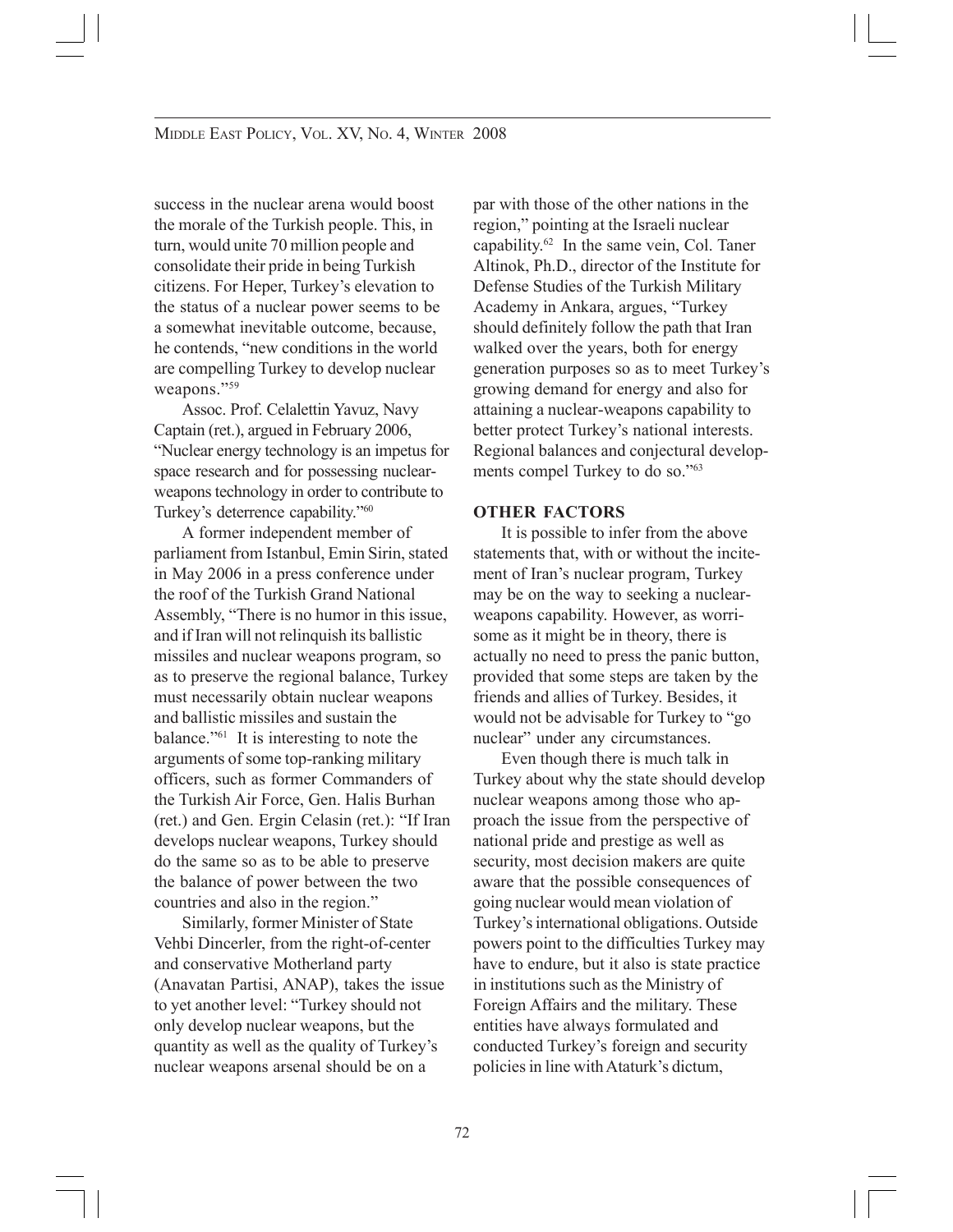KIBAROGLU AND CAGLAR : IMPLICATIONS OF A NUCLEAR IRAN FOR TURKEY

"peace at home, peace in the world." Against this backdrop, one should not expect Turkey to embark upon a rushed nuclear weapons program, even if Iran crosses the critical threshold. Should this happen, however, what will keep Turkey from developing nuclear weapons will not simply be responsible state practice. The extent to which Turkey's allies are willing and able to allay its fears emanating from the worsening regional security situation will also have a decisive effect on policy makers. Improving relations with the United States and the EU, as well as strengthening the nuclear nonproliferation regime, will make the greatest impact in this regard.

# **TURKISH-AMERICAN RELATIONS**

After the failure of the Turkish Parliament on March 1, 2003, to pass a resolution allowing the stationing of at least 60,000 American troops in Turkish territory, which was said to constitute the crux of the U.S. strategy in its war on Iraq, Turkey lost its significance in the eyes of the Bush administration. Despite sporadic and shortlived improvements in relations between the two countries, especially at times of high-level visits, the U.S. policy toward Iraq apparently assigns much greater weight to the demands of the Kurds in northern Iraq than those of its long-time NATO ally. This suggests that the general nature of bilateral relations may not be any better and may even be worse. An indication of this has been the unanticipated and much resented attitude of the U.S. leadership during Turkey's recent ground operation against the PKK strongholds in northern Iraq. Even though the White House and the Pentagon were provided detailed information in advance about the

scope, purpose and scale of the operation, the undiplomatic statements made by Defense Secretary Gates and President Bush ("Turks should get out") have once again underlined the fact that the United States considers the Kurds in northern Iraq its primary strategic ally. $64$  If the newly elected President Barack Obama and his chief executives can look at world politics from a wider perspective and see how much Turkey fits into its strategic calculations, a level of strategic partnership may be mutually rewarding. Otherwise, decisionmakers of the next generation will be more likely to assign strategic value to the possession of nuclear weapons as powerful deterrents against threats to national security.65

# **RELATIONS WITH THE EU**

The quantity and quality of reforms in Turkey have been unprecedented since the intensification of relations with the EU following the 1999 Helsinki summit decisions that formally declared Turkey a "candidate state" for eventual full membership. The impetus of candidacy has been enormous, especially in overcoming the deeply entrenched resistance in both the public domain and the civil and military bureaucracy to the reform packages that have been put in effect one after another. The legal, political, economic, social, cultural and institutional outlook of Turkey has been transformed dramatically. Nongovernmental organizations, interest groups and civilian activists flourished and soon gained substantial ground in the formulation of policies by concentrating their efforts in important issue areas with a view to putting Turkey on the right track and keeping it there.

Nevertheless, as noted earlier, the mood in Europe has become more negative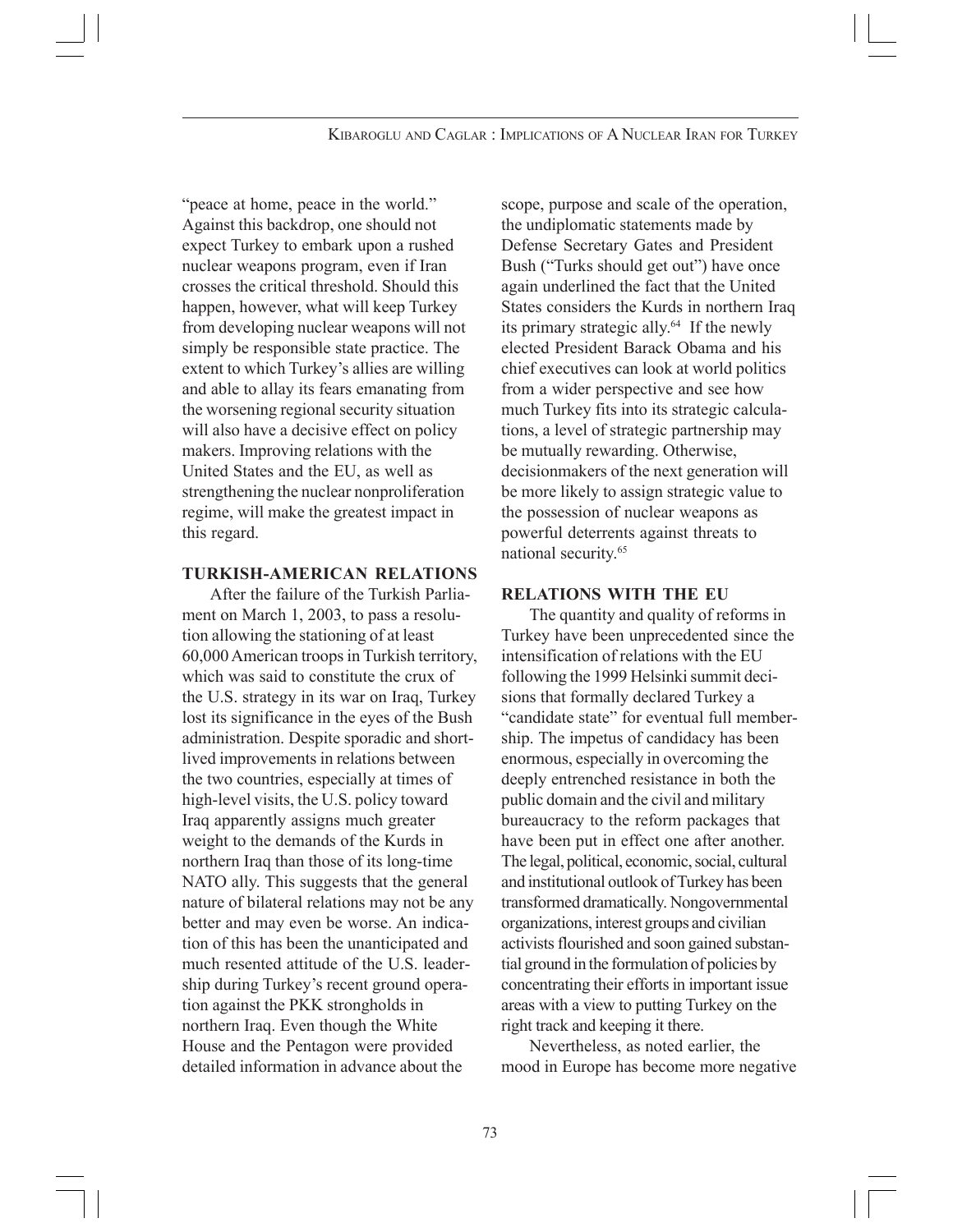with respect to the prospects for Turkey's eventual full membership. Suspension of the accession negotiations has exacerbated Turkish public resistance to the EU requests to take further steps toward democratization and economic growth. The net effect has been the weakening of the impact of civil-society organizations on the policies of the government, which had once relied heavily on their support to come to power and stay there through the 2002 and 2007 parliamentary elections.

The awareness of societies around the world of the perils of nuclear proliferation is increasing with the growth of mass media, where the consequences of WMD development are discussed publicly. This positive trend in some parts of the world notwithstanding, the feeble opposition to the nuclearization of Turkey cannot be compared to the degree of overwhelming support in the Turkish public domain given to nuclear projects and the value assigned to the acquiring of nuclear power. Hence, unless the batteries of the engine driving relations between Turkey and the EU (accession negotiations) can be recharged, there may be little hope that Turkey will abjure nuclear weapons for long.

# **STRENGTHENING THE NONPROLIFERATION REGIMES**

North Korea acquired scientific and technological capabilities and then decided to walk away from the NPT in the run-up to its first nuclear detonation in October 2006. Iran, being a party to the NPT, has managed for many years to conceal its efforts to establish significant capabilities to enrich uranium and produce heavy water, both of which are important landmarks on the route to nuclear weapons development. Iraq and Libya had displayed similar efforts

while staying in the NPT. These are unequivocal signs of the weaknesses inherent in the nuclear nonproliferation regime. A major achievement has been the conclusion of the Additional Protocol. It has surely strengthened the IAEA's safeguards regime, though it has yet to enter into force, especially in the states of concern, including Iran. However, even the experts argue that this is not enough.<sup>66</sup>

# **WHY TURKEY SHOULD NOT GO NUCLEAR**

If improved relations can be achieved between Turkey and the United States as well as the EU, and the nuclear nonproliferation regime can be further strengthened, Turkey's acquisition of nuclear technology will not necessarily become a cause for serious concern. Turkey will be under the scrutiny of the international community through the effective implementation of IAEA safeguards as a state party to the NPT. This must be kept in mind, particularly by those in Turkey who might still aspire to nuclear-power status.

Another factor to remember is that virtually no state has developed nuclear weapons without substantial support and effective cover from a superpower or technologically advanced country. It is not just speculation that the United Kingdom and France received various degrees of scientific or technological support from the United States at various stages of their nuclear-weapons programs. Israel received support from France and Norway in overcoming scientific and technological barriers in the construction of the Dimona reactor, which is central to its "opaque" nuclear capacity.67 Similarly, South Africa benefited from its nuclear ties with foreign countries, particularly Israel, in building its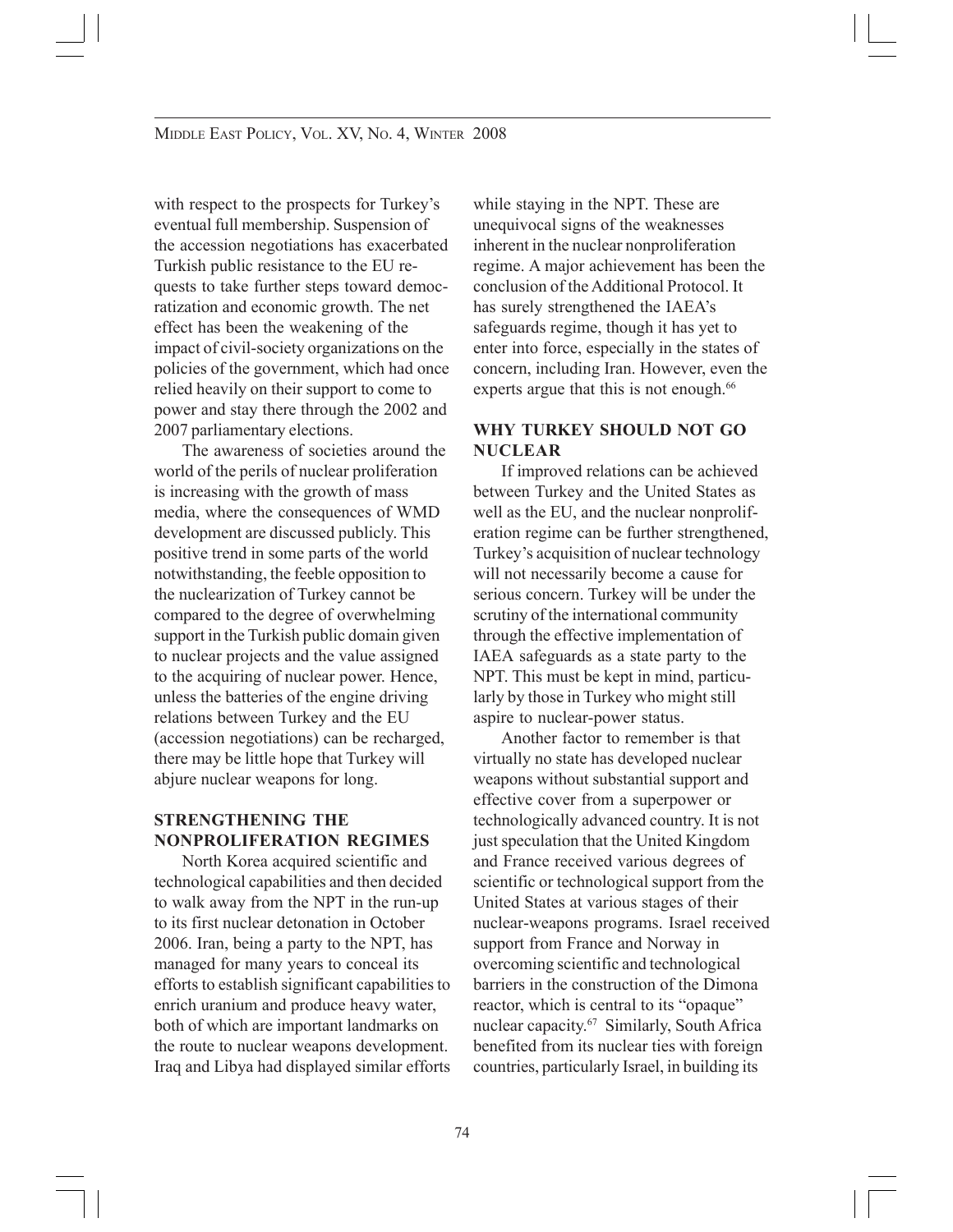nuclear weapons.<sup>68</sup> On the other hand, Pakistan gained technology from many sources. This extensive assistance is reported to have included, among other things, uranium-enrichment technology from Europe and blueprints for a small nuclear weapon from China, along with missile technology.<sup>69</sup> The Indian nuclearweapons program might not have been possible without the technology and material provided by Canada and the United States.70 China received partial support from the Soviet Union when their relationship was permissive, and China in turn provided support to the Pakistani and North Korean nuclear programs. In the case of Iran, the role of China and Russia cannot be overlooked.

Hence, one particular condition for Turkey to go nuclear would be to secure the endorsement of such a power. This, however, is not imminent. Short of such support, the only possible way of meeting the scientific and technological requirements would be through an illegal network similar to that of Abdel Qader Khan, the "father of the Pakistani bomb," now under house arrest in Pakistan. The magnitude and scope of illegal acquisition would be extremely difficult, if not impossible, in a country like Turkey, where there are still small but effective groups of concerned people who would do their best to reveal such critical information to the world. Should such a development take place, Turkey would be treated as a "rogue state,"something unthinkable and unacceptable given Turkey's record of nonproliferation efforts.

Notwithstanding these difficulties, even if one considers for a moment that Turkey has decided to go nuclear and managed to get the support of a nuclear power, or that

it has established a clandestine nuclearweapons procurement network and gotten away with it without being noticed, what will be the role of nuclear weapons in Turkey's security and foreign policies? Will nuclear weapons enhance Turkey's security? Or, will they simply harm Turkey's interests?

The lead author of this article has spent years studying military history, superpower rivalry, arms control, disarmament and nonproliferation. Even when looked at from these rich perspectives, no feasible scenarios are imaginable under which nuclear weapons would bring additional security to Turkey. On the contrary, any attempt to illegally pursue, let alone acquire, nuclear weapons will be extremely damaging to Turkey's vital interests. Turkey is passing through a difficult domestic and international political conjuncture in which there are many sensitive issues (social, economic, political) to be exploited by its rivals. In addition, at a time when its relations with the United States and the EU are in decline, these countries may be of no help in dealing with the problems that will arise.

If one imagines for a moment that Turkey has acquired nuclear weapons capability, under which scenarios and against whom will these weapons have added value in Turkey's foreign and security policies? It is hard to give a meaningful answer to this question. Out of Turkey's neighbors, Iraq is under U.S. occupation and will be its protectorate possibly for a long period to come. Even if the United States withdrew fully from Iraq, its commitment to the security of that country will most likely remain the same. Syria, even with its ballistic missiles and chemical-weapons arsenal, could not deter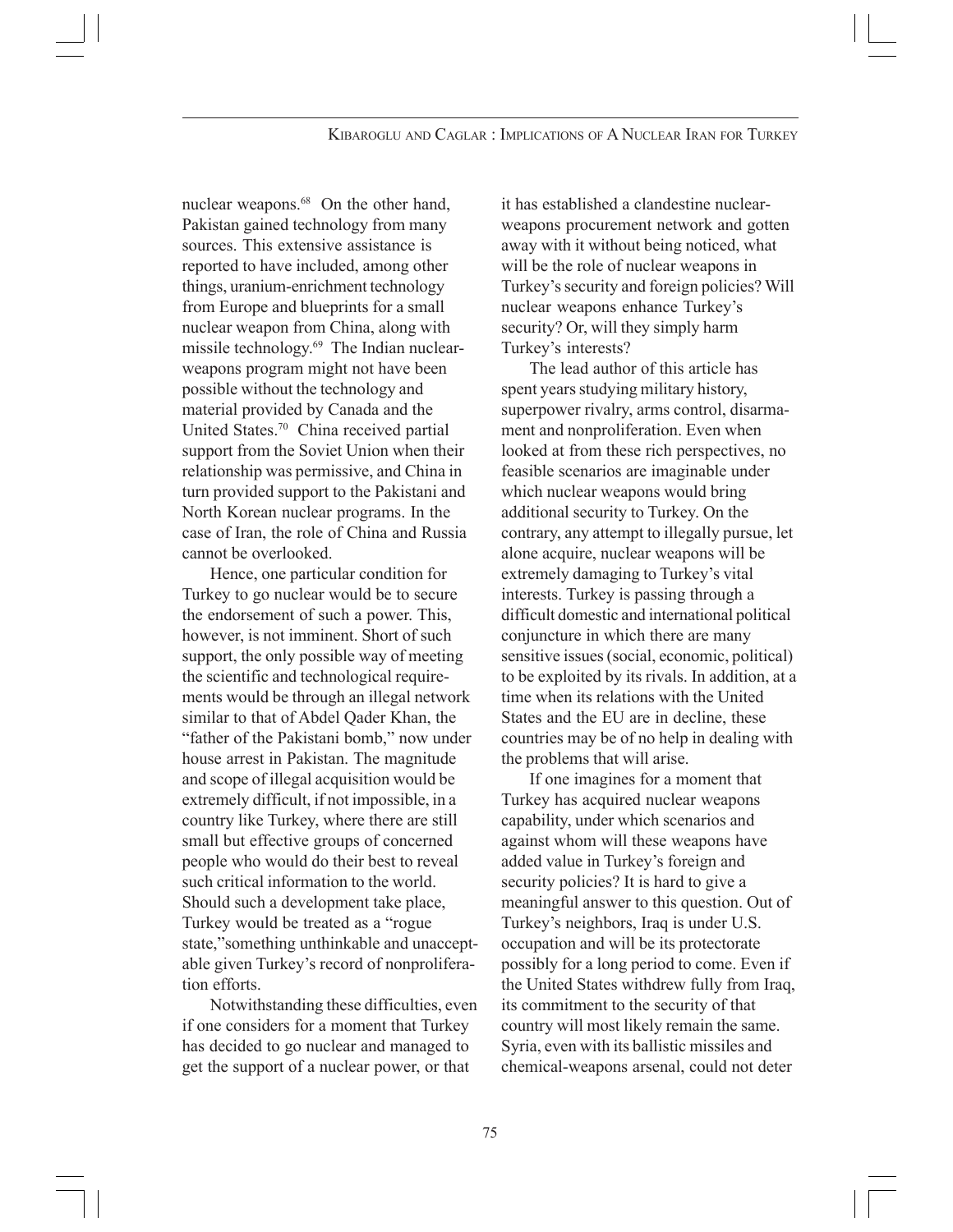Turkey's coercion in 1998, aimed at expelling the head of the PKK, Abdullah Ocalan, from that country. Even if Iran's nuclear-weapons capability disrupted its balance of power with Turkey, this alone might not be a justification for going nuclear, with all the hardships this would entail. A nuclear-weapons-capable Iran will most likely have to be dealt with collectively by the international community, the United States and Israel at the forefront. Greece and Armenia are other potential countries with which Turkey has had problems in its foreign relations. However, the EU membership of Greece and the powerful Armenian diasporas in the United States and Europe will most likely nullify the nuisance potential of a nuclear Turkey. In addition, Turkey has good neighborly relations with the rest of the countries in its environs, such as Bulgaria, Romania (now NATO allies), the Ukraine, Georgia and Russia (which still keeps a large nuclear arsenal). Thus, there seems to be no possible feasible scenario whereby Turkey could expect effective use of its nuclear power-status. However, there are scenarios in which Turkey's vital interests can

be seriously damaged simply because it will have attempted, or even succeeded, in acquiring a nuclear-weapons capability.

It is unfortunate that a debate has taken place in Turkey for the last several years around this subject, without the contribution of informed and educated views from experts in the field. Most of the debate is emotional, reactive to daily events, and also partly ideological. These reactions, however, must be avoided in order to preserve Turkey's political unity and territorial integrity for as long as possible and to serve the primary interests of the Turkish nation. For this to happen, the factors that trigger such a debate must be eliminated, including, among others, the possibility of Iran's nuclear-weapons development. Second, intellectuals, community leaders and concerned citizens must get involved in the debate in order to enlighten the public as well as the decisionmakers. Third, Turkey must invest in the scientific and technological areas that will seize the future and help advance the quality of life in the country and in the rest of the world.

<sup>1</sup> Ronald Grigor Suny, "Provisional Stabilities: The Politics of Identities in Post-Soviet Eurasia," *International Security*, Vol. 24, No. 3, Winter 1999-2000, pp. 139-178.

<sup>2</sup> According to the U.S. Department of Energy, Iran supplied 14 percent of China's oil imports in 2003 and is expected to provide an even larger share in the future. China is also expected to rely on Iran for a large share of its liquid natural gas (LNG) imports. In October 2004, Iran signed a 25-year contract worth \$100 billion with Sinopec, a major Chinese energy firm, for joint development of one of its major gas fields and the subsequent delivery of LNG to China. This deal will constitute one of China's biggest overseas investments and represent a major strategic linkage between the two countries. India is also keen to obtain oil and gas from Iran. In January 2005 the Gas Authority of India Ltd. (GAIL) signed a 30-year deal with the National Iranian Gas Export Corporation for the transfer of as much as 7.5 million tons of LNG to India per year. The \$50 billion deal will also entail Indian involvement in the development of Iranian gas fields (Michael T. Klare, *Oil, Geopolitics, and the Coming War with Iran*, April 11, 2005, at www.commondreams.org/views05/0411- 21.htm.

<sup>3</sup> Iran's support to Hezbollah and Hamas (whose militants staged attacks on Israeli targets), its alleged role in the instability in Iraq and the Palestine problem are among the other serious bones of contention between Iran and the United States.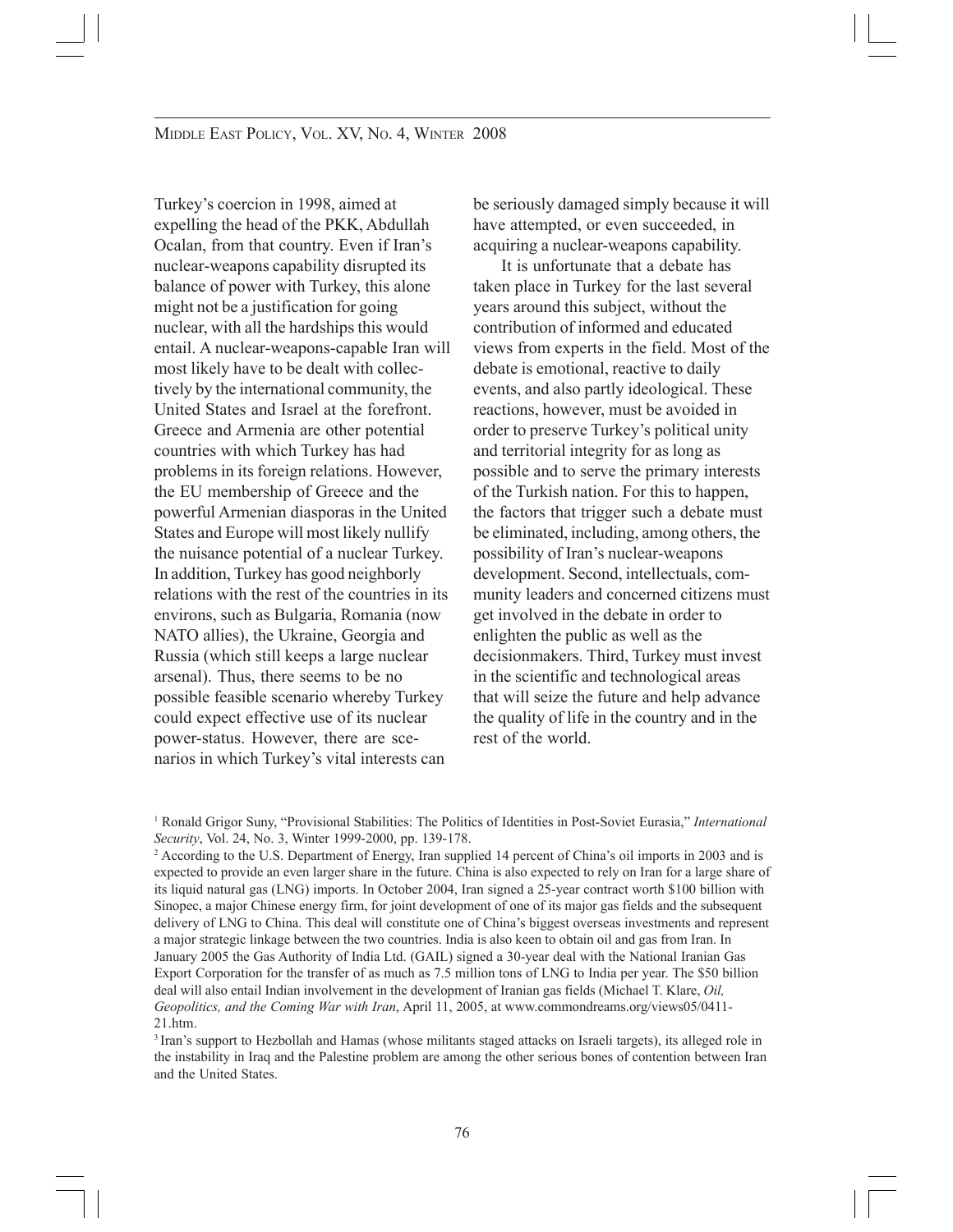KIBAROGLU AND CAGLAR : IMPLICATIONS OF A NUCLEAR IRAN FOR TURKEY

4 The oldest fixed boundary in the Middle East, the Turco-Persian border, was established in 1639 by the Treaty of Kasr-i Shirin, also called the Treaty of Zuhab (Maurice Harari, *The Turco-Persian Boundary Question: A Case Study in Boundary Making in the Near and Middle East*, Ph.D. Dissertation, (Columbia University, 1958).

<sup>5</sup> In a press conference in Washington, D.C., on August 14, 2002, the U.S. Representative Office of the National Council of Resistance of Iran revealed the top-secret nuclear projects of Iran, namely the uraniumenrichment facility in Natanz and the heavywater production facility in Arak.

6 In 1990, on January 31, Prof. Muammer Aksoy, Ph.D., and on October 6, Assoc. Prof. Bahriye Ucok, two Kemalists, secular academics and intellectuals, were killed in their homes allegedly by secret service operatives of Iran. On January 24, 1993, renowned journalist and author Ugur Mumcu was assassinated with a bomb planted in his car. Mumcu had authored numerous pieces on Iran's activities against Turkey's secular system. Similarly, the assassination-by-car-bomb on October 21, 1999, of Prof. Ahmet Taner Kislali, Ph.D., a wellknown university professor and journalist devoted to secularism and Kemalism, one day after the arrest of 92 Hezbollah militants reportedly "trained in Iran," led to blistering attacks in the Turkish press that Tehran not only supported the PKK, but also the deadly Islamist Hezbollah, who, it was claimed, advocated and tried to establish an Islamist-Kurdish state in southeast Turkey throughout the 1990s. Just one day after Kislali's assassination, three Iranians were detained at the Istanbul Ataturk airport while trying, allegedly, to flee the country. See Robert Olson, "Turkey-Iran Relations, 1997 to 2000: The Kurdish and Islamist Questions," *Third World Quarterly*, Vol. 21, No. 5, pp. 871-890.

7 Alvin. Z. Rubinstein and Oles M. Smolansky (eds.), *Regional Power Rivalries in the New Eurasia-Russia*, *Turkey, and Iran* (M.E. Sharpe, 1995).

8 On February 1, 1997, a rally to protest Israel's occupation of East Jerusalem was held in Sincan with the participation of the local Turkish politicians and the Iranian ambassador. Placards supporting Hamas and Hezbollah were displayed. Many news agencies followed the event. See M. Hakan Yavuz, "Turkish-Israeli Relations through the Lens of the Turkish Identity Debate," *Journal of Palestine Studies,* 1997.

<sup>9</sup> "Milliyet," *Turkish Daily*, February 5, 1997, at http://www.milliyet.com.tr/1997/02/05/siyaset/sincan.html. See also Ben Lombardi, "Turkey-The Return of the Reluctant Generals?" *Political Science Quarterly,* 1997. 10 M. Hakan Yavuz, "Turkish-Israeli Relations through the Lens of the Turkish Identity Debate," *Journal of Palestine Studies,* 1997; Ben Lombardi, "Turkey-The Return of the Reluctant Generals?" *Political Science Quarterly,* 1997; Asli Aydintasbas, "The Malaise of Turkish Democracy," *Middle East Report,* 1998. 11 Mehran Kamrava, "Military Professionalization and Civil-Military Relations in the Middle East," *Political Science Quarterly,* 2000.

12 Chris Morris, "Turkey Bans Islamist Party," *The Guardian*, January 17, 1998, at www.guardian.co.uk/ turkey/story/0,,853796,00.html.

13 Hootan Shambayati, "A Tale of Two Mayors," *International Journa*l *of Middle East Studies*, No. 36, 2004, pp. 253-275.

14 Mustafa Kibaroglu, "Turkey Says No," *The Bulletin of the Ato*mic Scientists, Vol. 59, No. 4, July/August 2003, pp. 22-25.

15 Mustafa Kibaroglu, "Turkey and Israel Strategize," *Middle East Quarterly*, Vol. 9, No. 1, Winter 2002, pp. 61-65.

16 Mustafa Kibaroglu, *Turkey Says No*.

17 Mustafa Kibaroglu, "Clash of Interest over Northern Iraq Drives Turkish Israel Alliance to a Crossroad," *Middle East Journal*, Vol. 52, No. 2, Spring 2005.

18 Hikmet Erdogan, *Büyük Israil Stratejisi* [Grand Israeli Strategy], (Istanbul: IQ Kültür Sanat Yayinlar?, 2005). See also Prof. Cemal Anadol, Ph.D., *Israil ve Siyonism Kiskacinda Türkiye* [Israel and Turkey Knotted with Zionism], Second Edition, (Istanbul: Bilen Karinca, 2004).

<sup>19</sup> The so-called *Ulusalci* intellectuals belong mainly to the left-of-centre and anti-imperialist ideologies and they are, therefore, different from the right-of-center and conservative "nationalist" intellectuals. But, due to the above-cited incidents, both groups have converged on the "anti-Americanism" common denominator.

<sup>20</sup> The AKP formed a single-party government by obtaining 35 percent of the votes and 65 percent of the seats in the Grand National Assembly with the November 2002 elections. In the July 2007 elections, the AKP increased its votes to 47 percent and gained almost the same number of seats in the Parliament.

21 Zerin Elci, "Hamas Delegation Visits Turkey, May Meet Erdogan," Reuters, February 16, 2006.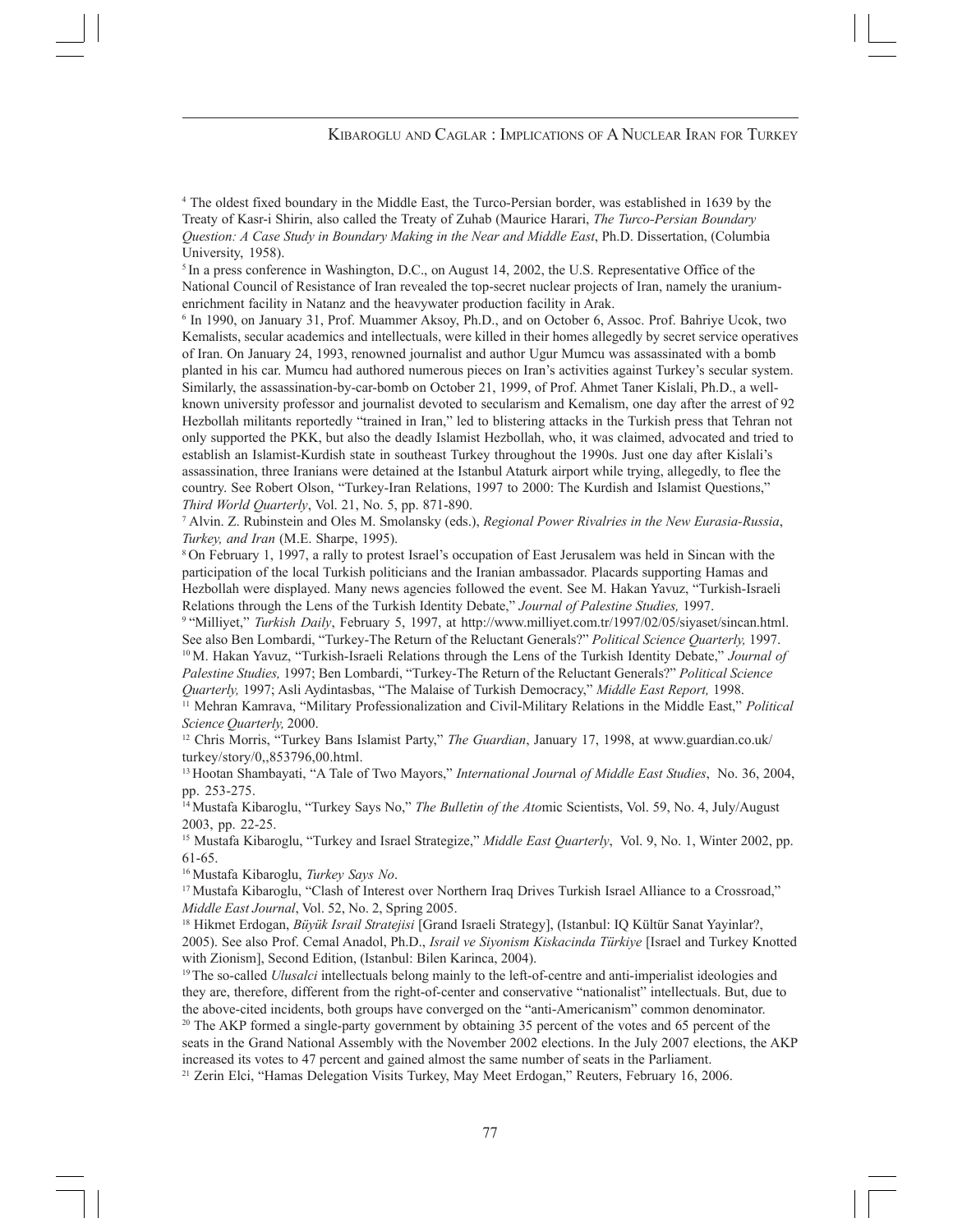#### MIDDLE EAST POLICY, VOL. XV, NO. 4, WINTER 2008

22 Mustafa Kibaroglu, "New Tests for Turkey's Evolving Security Relationship with Israel," *Terrorism Focus*, February 20, 2008, at http://jamestown.org/terrorism/news/article.php?articleid=2373981. 23 "Gul'den Sonra Erdogan'dan da Iran'a Güvence [Assurances to Iran from Erdogan after Gul]," *Milliyet*, March 12, 2007.

<sup>24</sup> Prime Minister Erdogan made these remarks during a press conference after he participated in the annual Munich Security Conference in Munich, Germany, on February 9, 2008. The press conference was broadcast live on Turkish TV channels such as NTV and CNN Turk.

<sup>25</sup> Author's conversations over a long period of time, especially since 2002, with high-ranking military and diplomatic officials as well as academics and experts in Turkey, many of whom spoke on the condition of non-attribution. Of these, however, Mr. Seyfi Tashan, founder and director of the Foreign Policy Institute in Ankara (October 2007); former Commanders of the Turkish Air Force Gen. Ergin Celasin (ret.) and Gen. Halis Burhan (ret.) (February 2008); former Minister of State Vehbi Dincerler (February 2008); and Col. Taner Altinok, Ph.D., Director of the Institute of Defense Studies at the Turkish Military Academy in Ankara (March 2008) have granted the permission to be cited with their personal views on the subject matter that will be mentioned later in the text.

<sup>26</sup> The National Security Council (NSC), once a powerful institution that determined strict guidelines for governments as well as the entire state mechanism as to how to govern the country, has been transformed into a more Western-style advisory board on national security matters. The NSC meets regularly every two months, and whenever needed, with the participation of top representatives of the government, the armed forces, and other relevant departments of the state apparatus.

<sup>27</sup> Nuray Basaran, "Ozk.k Pasa'dan Duydugum Ilk Mesajlar [First Messages that I Heard from General Ozk.k]," Aksam, April 22, 2005. For more on the official position of the Turkish Armed Forces, see www.tsk.mil.tr.

<sup>28</sup> "Gül'den ABD Ziyareti Oncesi Iran Mesaji [Gül's Message about Iran before His Visit to the USA]," *Evrensel*, June 17, 2006.

29 Adem Kadam, "Erdogan: Biz de Nükleer Enerji Icin Calisma Yapmaktayiz [Erdogan: We Too are Working for Nuclear Energy]," *Milliyet*, May 21, 2006, at http://www.milliyet.com.tr/2006/05/21/son/sonsiy07.asp. <sup>30</sup> Turkey's rather late ratification of the NPT may raise the question of whether Turkish politicians wanted to keep the nuclear option open. Conventional wisdom does not suggest that this is likely. However, the traditional weight and, hence, the undisputed influence of the military and the decision-making process on matters relating to national security, was probably a factor that delayed ratification for some time. During the 1970s, when interest in nuclear (as well as other) weapons of mass destruction and their delivery means was growing in neighboring countries like Iran, Iraq, and Syria, the Turkish military elites might not have wanted to give an impression by means of a hasty ratification that Turkey would definitely forgo the nuclear option. Although they had no real intention in that respect, the Turkish elites might have wished to leave the issue ambiguous, as a deterrent to regional rivals and enemies. The other side of the coin should also be mentioned. In the second half of the 1970s, Turkey went through a period of chaos that prompted military intervention in 1980, which, according to many political analysts, rescued the country from the brink of an all-out civil war. Therefore, one should not be surprised if the Turkish Grand National Assembly did not prioritize the ratification of the NPT at a time when the country was struggling with anarchy and when there was no nonproliferation culture. In addition, the two small-scale nuclear research and training reactors were probably not considered by policy makers as compelling reasons for speeding up the ratification process or for concluding a safeguards agreement with the IAEA. Mustafa Kibaroglu, "Turkey," in Harald Müller (ed.), Europe and Nuclear Disarmament (European Interuniversity Press, 1998), pp. 161-193.

<sup>31</sup> The Nuclear Supplier Group has reproduced a set of guidelines that most of the suppliers of nuclear plants and materials agreed to in London on September 21, 1977. Therefore, this group is equally known as the London Club. This set of guidelines is also attached to communication addressed on January 11, 1978, to the director-general of the IAEA. These guidelines for nuclear transfer are also labeled as INFCIRC/254. The initial signatories of the guidelines were Belgium, Canada, Czechoslovakia, France, the former German Democratic Republic, the Federal Republic of Germany, Italy, Japan, the Netherlands, Poland, Sweden, Switzerland, the UK, the United States and the USSR.

<sup>32</sup> The Zangger Committee, named for its Swiss chair, Prof. Claude Zangger, and the Nuclear Suppliers Group share the purpose of limiting the transfer of significant material and technology to states that are suspected of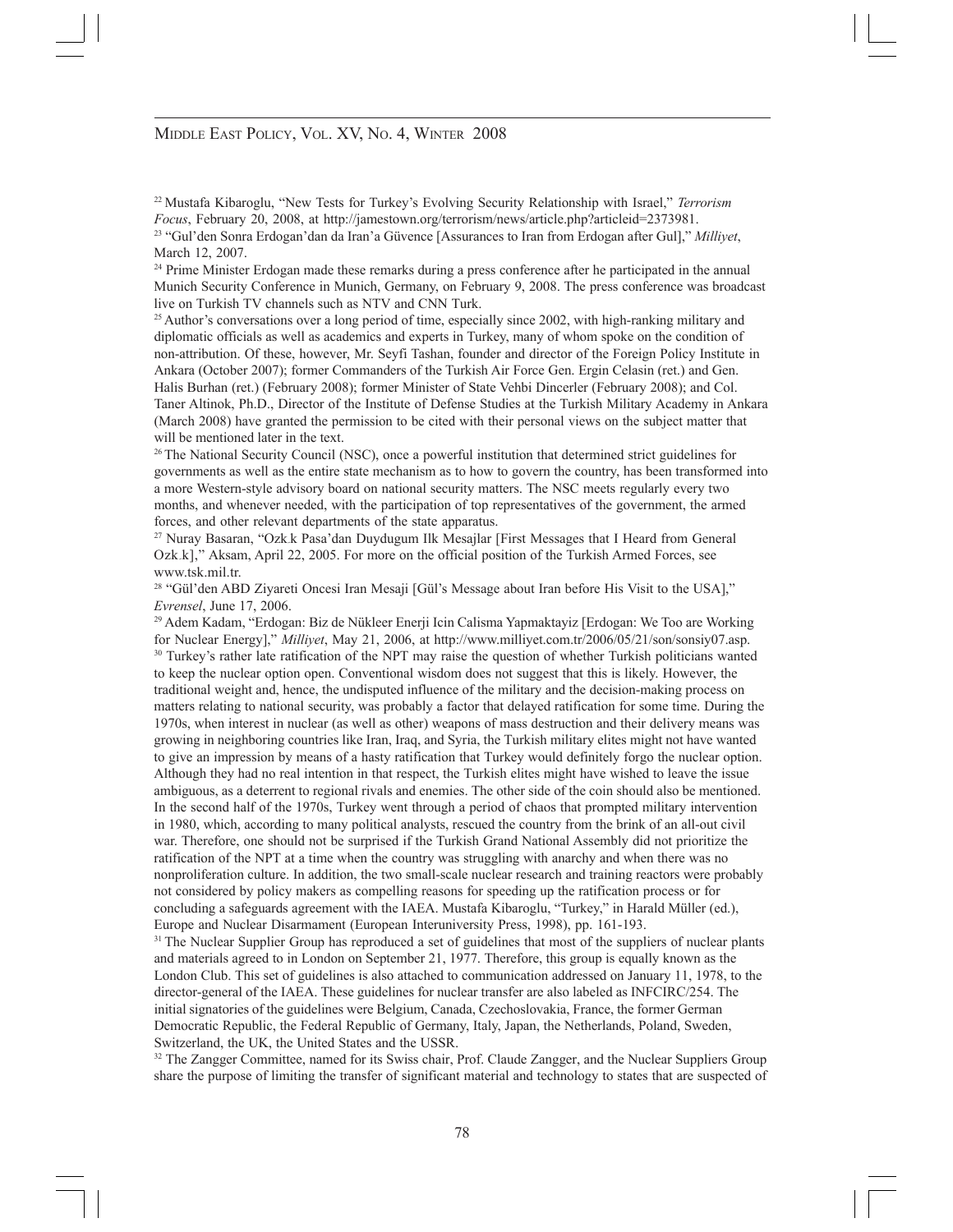KIBAROGLU AND CAGLAR : IMPLICATIONS OF A NUCLEAR IRAN FOR TURKEY

engaging in clandestine nuclear weapons manufacturing.

<sup>33</sup> The Missile Technology Control Regime is an informal, non-treaty association of states that have an established policy or interest in limiting the spread of missiles and missile technology. According to the guidelines, the MTCR's original purpose was to "reduce the risks of nuclear proliferation by placing controls on equipment and technology transfers which contribute unmanned nuclear weapons delivery vehicles." The MTCR puts limitations on the member countries' export of missiles with a range of 300 km and a payload of 500 kg.

<sup>34</sup> For a comprehensive discussion on Turkey's efforts over the last four decades to develop a peaceful nuclear program, see Mustafa Kibaroglu, "Turkey's Quest for Peaceful Nuclear Power," *The Nonproliferation Review*, Vol. 4, No. 3, Spring/Summer 1997, pp. 33-44.

<sup>35</sup> Effective inspections carried out in Iraq under UN Security Council Resolution 687 have led to debate concerning whether the broad, but previously unexercised rights of the IAEA under basic NPT safeguards agreements could be used to carry out inspections beyond the routine inspections directed toward known declared activities. The Secretariat of the IAEA, after examining this issue, concluded that this right had existed all along, and, in February 1992, the Board of Governors agreed with this finding. Following this line of thought, throughout the 1990s, the IAEA has focused extensively on measures to make the safeguards system more effective and efficient. The major effort in this undertaking is "Programme 93+2," the IAEA's program to develop and test a comprehensive set of measures to improve safeguards implementation. The formal title of the program is "Strengthening the Effectiveness and Improving the Efficiency of the Safeguards System." The program formally began with the IAEA Board of Governors' endorsement of the proposed effort in December 1993 and concluded in December 1995. In this respect, see Mustafa Kibaroglu, "Turkey's Sweet & Sour Policy Against WMD Proliferation," *Turkish Policy Quarterly*, Vol. 3, No. 2, Summer 2004, pp. 101-111. The document of ratification was published in the Official Gazette on July 16, 2001 in its 24,460 issue.

36 Mustafa Kibaroglu, *Turkey's Quest for Peaceful Nuclear Power*.

37 Mustafa Kibaroglu, "Turkey."

38 Hans M. Kristensen, *U.S. Nuclear Weapons in Europe: A Review of Post-Cold War Policy, Force Levels*, *and War Planning* (Natural Resources Defense Council, February 2005), p. 9.

39 Mustafa Kibaroglu, *Turkey's Quest for Peaceful Nuclear Power*.

40 Mustafa Kibaroglu, "Iran's Nuclear Program May Trigger the Young Turks to Think Nuclear," Carnegie Endowment for International Peace, available on www.ceip.org.

41 Mustafa Kibaroglu, "The Generals' Discontent," *The Bulletin of the Atomic Scientists*, Vol. 57, No. 2 March/ April 2001, pp. 28-30.

42 Nearly 80 percent of Turkish people think that Turkey and the United States are not allies anymore. The findings of one such poll can be found at http://www.transatlantictrends.org.

43 General Tuncer Kilinc (ret.), former secretary-general of the then-powerful National Security Council (MGK), was on record in March 2002, while he was still in office, for suggesting, among other things, forming an alliance with Russia, Iran and China.

44 Deputy Chief of Turkish General Staff Gen. Ergin Saygun made explicit remarks about the degree of resentment among the Turkish military toward some of the allied countries for lack of cooperation in the fight against the PKK, during a symposium convened by the Center for Strategic Research of the Turkish General Staff (SAREM) on the subject matter, in Ankara on December 11, 2007. Similar remarks were reiterated by Commander of the Turkish Armed Forces Gen. Yasar Buyukanit during a symposium on "Global Terrorism and International Cooperation," convened by the NATO Centre of Excellence Defence against Terrorism (COE-DAT), in Ankara on March 10, 2008.

45 See Tarik Oguzlu and Mustafa Kibaroglu, "Incompatibilities in Turkish and European Security Cultures Diminish Turkey's Prospects for EU Membership," *Middle Eastern Studies*, Vol. 44, No. 6, November 2008, pp. 945-962.

46 Antonio M. Ruiz-Jimenez, "European Public Opinion and Turkey's Accession: Making Sense of Arguments For and Against," *European Policy Institute Network*, Working Paper No. 16, 2007.

47 Lauren M. McLaren, "Explaining Opposition to Turkish Membership of the EU," *European Union Politics*, Vol. 8, No. 2, 2007, pp. 251-278.

48 Tarik Oguzlu and Mustafa Kibaroglu "Incompatibilities in Turkish and European Security Cultures